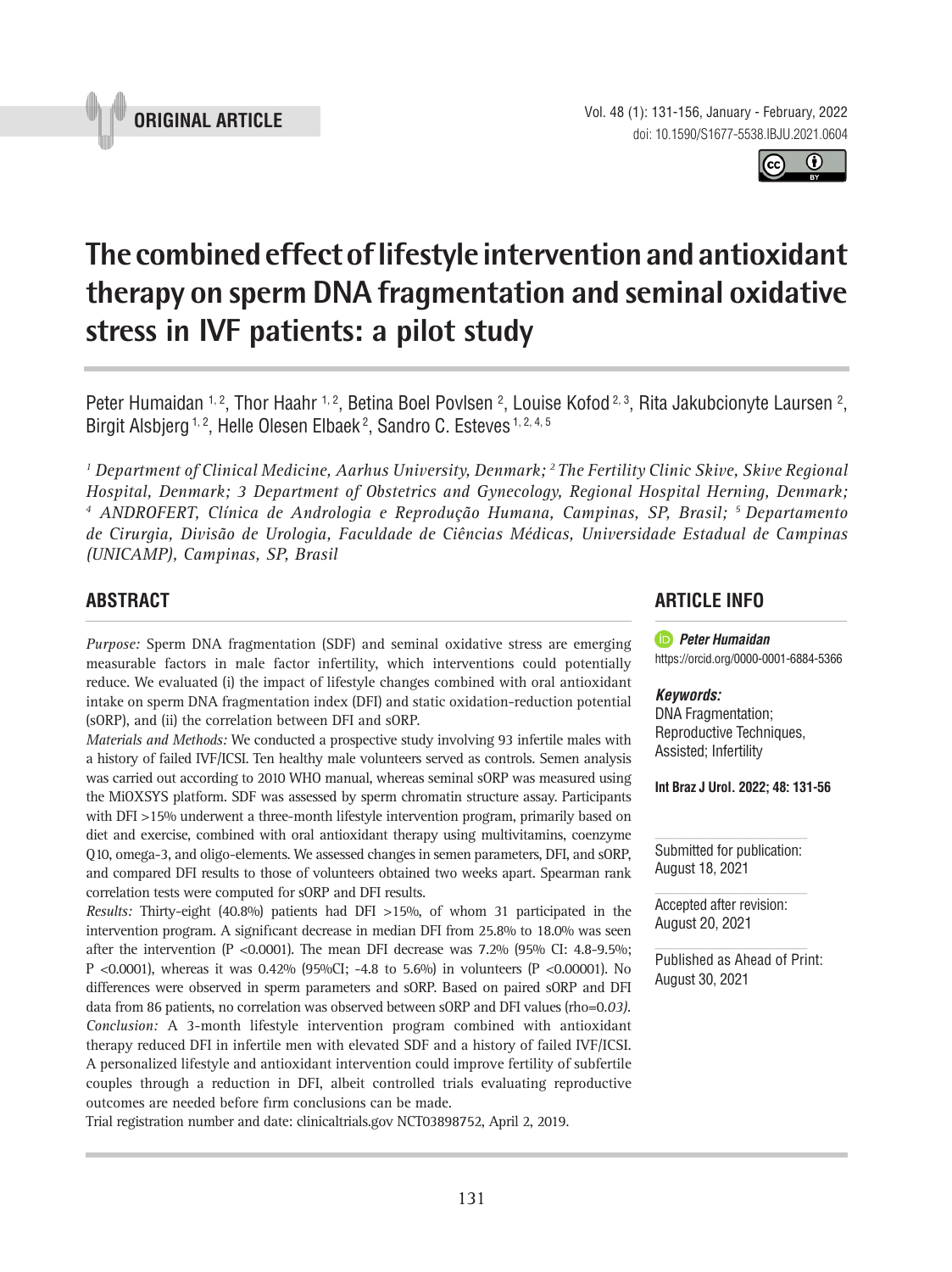## **INTRODUCTION**

Male infertility accounts for approximately 20-30% of infertility cases; however, combined with female factor infertility it contributes to at least 50% of infertility cases (1). Male infertility involves a broad causative spectrum, including infections, endocrine disorders, cryptorchidism, genetic conditions, and varicocele, but in up to 50% of cases, the cause of male infertility remains unknown (2). An important contributor to male factor infertility is sperm DNA fragmentation, which is generally not routinely assessed before or during infertility treatment (3, 4).

It has been shown that more than 20% of normozoospermic males have a DNA fragmentation index (DFI) >27%, resulting in decreased chances of conception after intrauterine insemination (IUI) (5). Moreover, in vitro fertilization (IVF) success rates are lower in men with high DFI (6, 7). A recent meta-analysis comparing IVF and/ or intracytoplasmic sperm injection (ICSI) success rates in men with low and high DFI reported higher clinical pregnancy rates in favor of the low DFI group, regardless of fertilization method; for IVF, the odds ratio (OR) was 1.92 (95% CI; 1.33- 2.77) and for ICSI, 1.49 (95% CI; 1.11-2.01) (8).

Notably, a routine semen analysis with semen parameters within normal ranges does not preclude the presence of elevated DNA fragmentation, which has been associated with poor reproductive outcome after IUI and IVF treatment (3, 4, 6). In addition, it has been suggested that the use of testicular sperm to be superior as compared to ejaculated sperm for ICSI in patients with DFI levels >29% (9, 10), and that the use of this individualized approach resulted in increased live birth rates -especially for patients in whom previous ICSI cycles using ejaculated sperm had failed (3, 6). Since testicular sperm aspiration is an invasive procedure, other less-invasive interventions that could potentially reduce DFI levels in high DFI males should be explored.

Oxidative stress (OS) is a potentially modifiable cause of DFI elevation, seen in male factor infertility (11, 12). A surrogate measure for the level of seminal OS is the oxidation-reduction potential (ORP). The ORP can be quantified by using

the automated Male Infertility Oxidative System (MiOXSYS) (13). This automated method has been suggested as a less time-consuming and more efficient way of assessing the complete redox balance of all known and unknown oxidants and antioxidants in semen (14). However, until now, results are conflicting regarding the correlation between the seminal ORP level, routine semen parameters, and DFI (15-17). Moreover, to suggest a clinical implementation of ORP measurement and DFI testing in daily practice, a potential causal inference needs to be made.

To further explore this emerging field of male infertility, the objectives of the present study were to evaluate the combined impact of a three-month questionnaire-based personal lifestyle change and oral antioxidant therapy on DFI and ORP in men with infertility and DFI levels >15%, undergoing medically assisted reproduction (MAR); moreover, the possible correlation between DFI and ORP was also investigated.

#### **MATERIALS AND METHODS**

#### **Ethics**

The Central Denmark Region Committees on Health Research Ethics approved the conduct of this study, file number 1-10-72-148-19. The study was registered at clinicaltrials.gov: NCT03898752. All participants provided written informed consent.

### **Participants**

In this pilot study, a total of 93 consecutive men with idiopathic or unexplained infertility undergoing MAR treatment with their partners were prospectively included between November 2018 and May 2020. Only patients who had at least two failed IVF/ICSI trials for no apparent reasons, resulting in either embryo developmental arrest, implantation failure, biochemical pregnancy, or miscarriage were invited to participate. Before embarking on our IVF program, males underwent a standard workup, including history, physical examination, semen analysis, and serology. Hormone testing, ultrasound scan, and genetic testing were applied as appropriate.

Participants were non-smokers, including no intake of cannabis, and were not taking me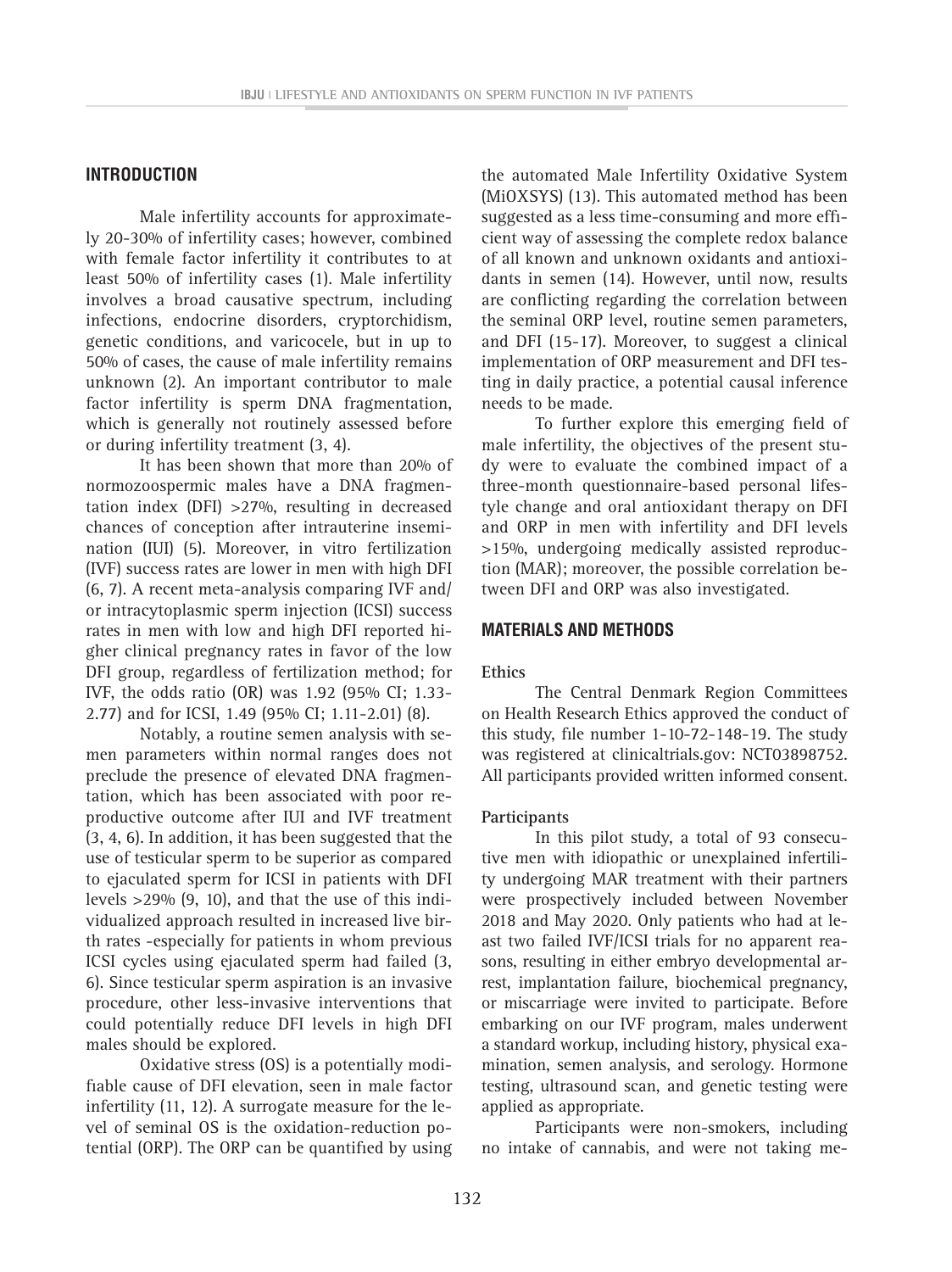dication with known gonadotoxic effects when entering the IVF program. Moreover, at the first consultation, all patients were advised by the treating physician to reduce exposure to pesticides, irradiation, and excess heat in daily life and work. Furthermore, patients with sperm concentrations below 5 million/mL in raw semen had a testicular ultrasound to exclude malignancies. Genetic testing including karyotype, Y-chromosome microdeletion screening, and cystic fibrosis transmembrane conductance regulator (CFTR) gene analysis were performed in males with sperm concentrations below 1 million/mL in the raw semen, according to the recommendation by the Danish Health Authority. Patients with varicocele, malignancies, genetic causes of infertility, and those using any medication were excluded from the study.

#### **Healthy volunteers**

Through direct contact to the local military base a convenience sample consisting of 10 healthy male conscript volunteers with a mean age of 31 years, defined as non-smokers and presumably not suffering from any known disease served as controls. None of the controls had children or fathered previous pregnancies. The main aim of this group was to investigate the biological variability in semen parameters. The controls delivered two semen samples, respecting a 14-day interval under similar circumstances as the IVF patients, regarding abstinence time and examination method in the same laboratory. These samples were blinded, and hence, the DFI laboratory could not identify the male volunteers, nor did the DFI laboratory know the results of the first DFI test. The first measurements of sORP and standard semen quality parameters were also blinded for the laboratory technician who performed the analysis of the second test.

### **Sampling and semen analysis**

Patients were instructed to have a minimum of two days and a maximum of three days abstinence before delivering the semen sample on-site. Semen analysis was performed as part of diagnostic testing according to WHO 2010 criteria (18), measuring ejaculate volume, sperm concentration, total sperm number, total motility, and progressive motility.

## **ORP measurement**

ORP in semen was measured in-house using the MiOXSYS platform (MiOXSYS, Aytu BioScience Inc, Englewood, CO, USA). MiOXSYS is a qualitative electrochemical test for the detection of oxidative stress in fresh or frozen semen specimens. A 30µL of the semen sample was loaded into the MiOXSYS sensor, which was immediately inserted into the analyzer. The analysis was completed in approximately three minutes, and the final static oxidation-reduction potential (sORP) reading in millivolt (mV) was displayed on the MiOXSYS display screen. This value was normalized to the sperm concentration of the sample. The result was reported as  $mV/10^6$  sperm/mL. A cut-off value of 1.36 mV/10<sup>6</sup> sperm/mL sORP has previously been proposed based on correlations to sperm concentration, motility, and sperm morphology (14). sORP values above the normal range imply an imbalance between oxidants and antioxidants, signaling the presence of oxidative stress in the specimen. No positive/negative control protocols are provided by the manufacturer. However, to assess test reproducibility, we conducted paired assessments, using specimens of ten patients. Variability was analyzed by calculating the mean difference between the two readings. The mean difference was  $0.10 \text{ mV}/10^6$ sperm/mL sORP (Standard error: 0.20; P=0.60).

#### **DFI analysis**

Part of the semen sample was shipped to a central laboratory (SPZ lab A/S, Copenhagen, Denmark) for DFI analysis. An aliquot of 0.2mL of the semen sample was transferred to a cryo- -vial and diluted with 0.2mL sperm washing medium (G-IVF™ PLUS, Vitrolife) and snap-frozen at -80°C. The samples were shipped in a dry- -shipper container containing liquid nitrogen (-196°C). DFI was determined using the sperm chromatin structure assay (SCSA) (19). Results were expressed as the percentage of sperm with DNA fragmentation (% DFI) using the flow cytometer software. A minimum of 10,000 events was recorded, and all tests were run in parallel with positive and negative controls.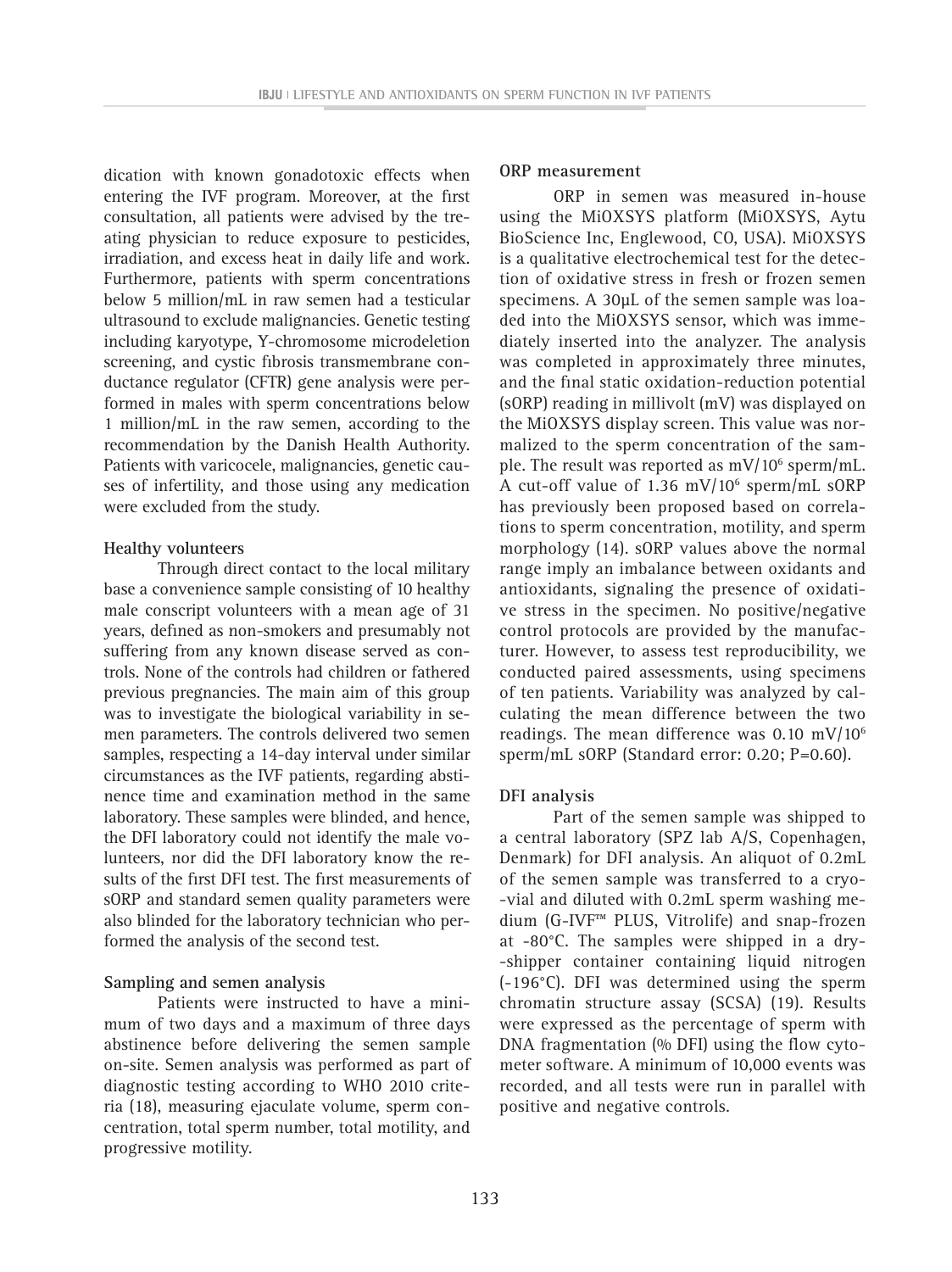# **Questionnaire-based personalized lifestyle intervention**

All males with a DFI >15% were asked to embark on a three-month lifestyle intervention program based on a questionnaire consisting of lifestyle parameters. The patients received individualized recommendations as to lifestyle intervention according to their answers to a structured questionnaire including a total 68 of questions, covering among others smoking, alcohol consumption, caffein intake, diet, exercise, body weight, stress, and work-related exposure (Appendix). The proposed lifestyle interventions included primarily general health recommendations for adults from the Danish Health Authority (www.sst.dk/ da/Viden). In brief, at least 30 minutes of exercise daily was recommended. Regarding nutrition and food consumption, a reduction in meat intake (maximum of 500g/week) and, in particular, caution about red meat, more intake of fruit and vegetables, and reducing high sugar-containing drinks, including soda and energy drinks were recommended. Moderate alcohol intake <6 units per week was also recommended. All patients embarking on our IVF program were already non- -smokers by recommendation. We considered any potential work-related exposures and recommended, for example, facemasks to reduce airborne exposure when relevant. In case of a subjective feeling of stress, we recommended mindfulness. Finally, we advised against having the cellphone in the trouser pocket and the laptop on the lap.

The decision to use DFI >15% as cut-off was based on (i) our preliminary SCSA data, indicating that reproductive outcomes of couples undergoing IVF/ICSI are reduced when thresholds exceed 15% (20), and (ii) clinical SCSA data on natural pregnancy published elsewhere (21), revealing that men producing ejaculates with adequate routine semen parameters and less than 15% DFI had no delay in pregnancy initiation (<4 months), whereas counterparts with 15%- 30% DFI took a longer time to achieve pregnancy (4-12 months). The decision to use a three-month lifestyle intervention period was based on the time for spermatogenesis, previously reported to be 64+/-8 days (22).

## **Antioxidant therapy**

All patients with DFI >15% received antioxidant therapy, which included a combination of daily nutraceutical supply of coQ10 100mg (OmniQ10 Energy, Biosym A/S), one multivitamin (Apovit®) tablet, and 1g Omega-3 (Apovit®) daily. One multivitamin tablet contained: vitamin A 800ug, vitamin B1 1.1mg, vitamin B2 1.4g, vitamin B6 1.4mg, vitamin B12 2.5ug, niacin 16mg, pantothenacid 6mg, folic acid 200ug, vitamin C 80mg, vitamin D 5ug, vitamin E 12mg, magnesium 100mg, molybdenum 50ug, iron 14mg, zinc 10mg, copper 1mg, manganese 2mg, chromium 40ug, selenium 55ug, and iodine 150ug. The choice of the above commercially available multivitamin tablet was primarily based on patient convenience as it is widely available in our market and the fact that the manufacturer's recommended daily doses was mostly in accordance to the recommended dietary allowance. Moreover, published data indicate that the above vitamin/mineral combination and dosage provides adequate antioxidant effects (23).

### **Follow-up and outcome**

After three months of intervention (lifestyle and antioxidant therapy), a new semen sample was delivered, respecting the same abstinence time as for the initial semen sample. The treating physician checked patient compliance with the intervention at the follow-up visit. The primary outcome was the possible effect of life-style intervention and antioxidant therapy on sORP and DFI levels. Other outcomes were to investigate a possible correlation between sORP and DFI and compare the effect of the intervention on elevated DFI in IVF patients to the biological DFI variation in healthy controls.

#### **Sample size**

A formal sample size calculation was not possible as this was a single-arm exploratory pilot study using for the first time a personalized lifestyle intervention in combination with antioxidant therapy and a DFI cut-off of 15%. However, a posthoc power analysis was conducted on the basis of the mean difference in DFI results from specimens of healthy volunteers obtained two weeks apart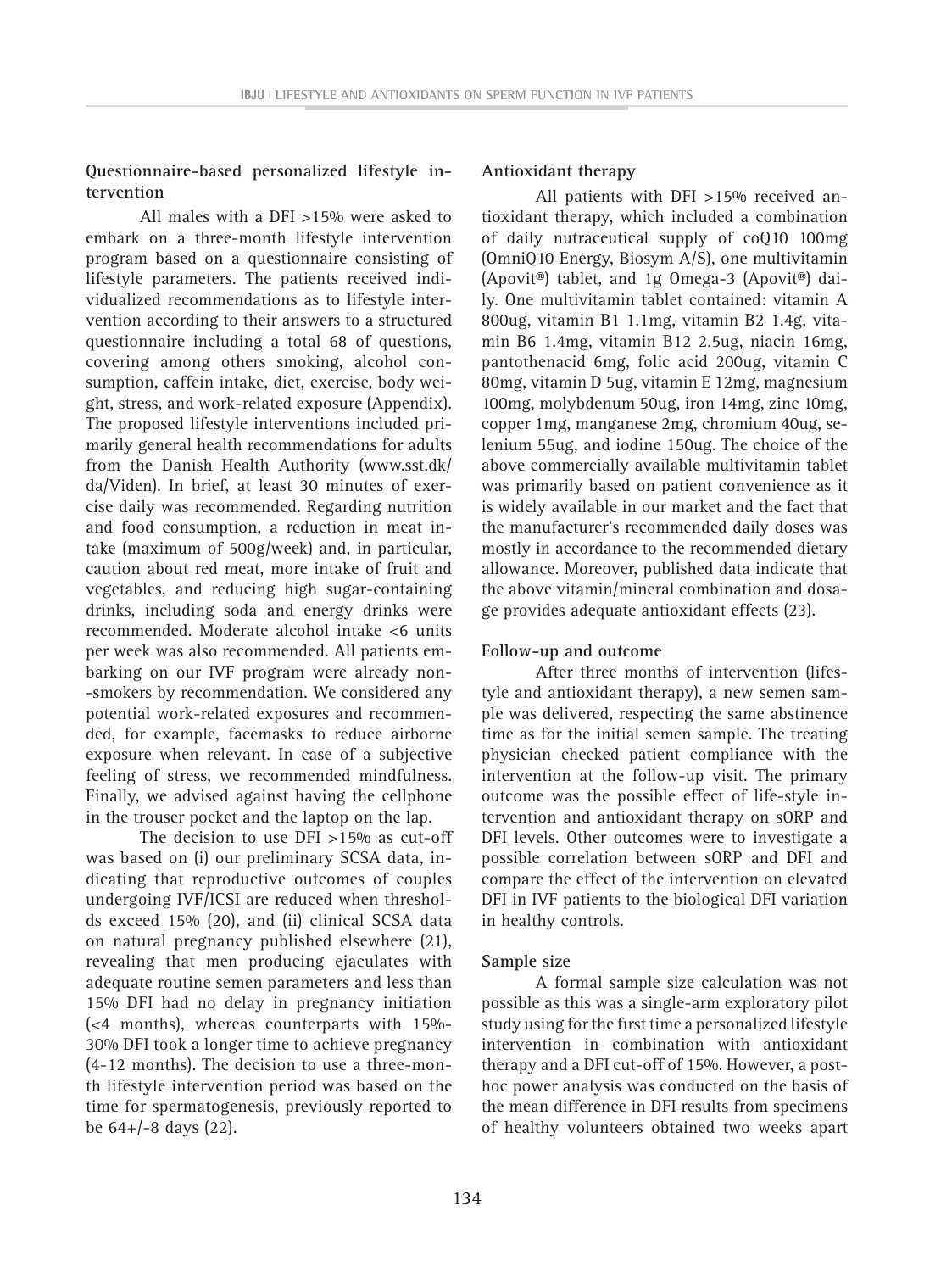and the results of studied patients from before to after intervention.

# **Statistical methods**

Baseline data is described with median and range. Spearman rank correlation test was computed for sORP and DFI results to have a nonparametric comparator to the regression model. The linear regression model was based on the standard assumptions, plots of the residuals, and a leverage plot to investigate extreme outliers. In case data did not meet the assumptions on the original scale, we investigated log-transformed values. We applied a chi-square test to evaluate the association between DFI and sORP as a binary variable using the cut-offs stated. Adjustment for total motility was made by multiplying the motility percentage on the sORP value. For the follow-up analysis pre/post-intervention, we used paired t-test on the differences after testing distribution with quantile-quantile plots and variance in Bland-Altman plots. If data did not meet the assumptions on the original scale, log-transformed values were investigated, reporting the median ratio between pre/post-intervention measurements. The estimates are given with the 95% confidence interval (CI) and the minimum and maximum values when relevant.

In order to compare healthy volunteers and IVF patients with follow-up data, we used a one-sample t-test on the differences before and after intervention in IVF patients and the mean in controls. Sensitivity analyses were also made according to the 95% CI around the mean in the controls. The rationale in these analyses was to compare biological variation in semen parameters to those seen after the intervention. One patient lost to follow-up was not included in the analysis. A total of eight men decided to take another antioxidant therapy than recommended by the unit (Punalpin®; N=4) and Inoman®; N=4)). These patients were included in the primary analysis but excluded from the sensitivity analysis. Data were analyzed using STATA IC©, version 16.1, Stata-Corp LLC, USA.

# **RESULTS**

**Lifestyle and antioxidant intervention and impact on DFI, sORP on semen parameters**

A total of 38 of 93 patients (40.8%) with a history of failed IVF had DFI >15% (Figure-1). Of them, six males declined to participate in the three-month intervention despite having DFI >15% (DFI ranged from 15.4-17.5% in those six patients). In addition, one male was lost to follow-up. Thus, a total of 79% (31/38) of patients with DFI >15% participated in the three-month personalized lifestyle intervention, after which a follow-up semen sample was delivered.

Table-1 shows the patient's DFI, sORP, and semen parameters, before and after a 3-month lifestyle intervention and antioxidant therapy. A significant decrease in median DFI from 25.8% to 18.0% was seen after the intervention (P <0.0001). The mean DFI decrease was 7.2% (95% CI: 4.8- 9.5%; P <0.0001), and its correspondent distribution ranged from -19.7% to 5.3%, i.e., at the individual level, a high variance was observed as some males experienced a large decrease in DFI, whereas others had a slight increase in DFI (Figure-2). Notably, a total of 84% (26/31) had a decrease in DFI, and 29% (9/31) had a DFI of **≤**15% at follow-up. In our study, a total of 13 men had baseline DFI above 27%; after the intervention, 69% (9/13) of them had a DFI below 27%. Only one patient discontinued the interventional program before completion for unknown reasons. All others complied with the intervention program for three months.

A total of 28 males were available for sORP analysis before and after lifestyle intervention as three patients had a semen concentration below 1 million/mL. According to the manufacturer's instructions, sORP should only be performed in specimens with sperm concentration above 1 million/ mL. No statistically significant sORP reduction was seen after lifestyle intervention as given by the median ratio between pre/post lifestyle intervention (sORP values: 0.67; 95% CI: 0.41 to 1.11). The distribution of sORP values was large; some men experienced an 8-fold increase in sORP post-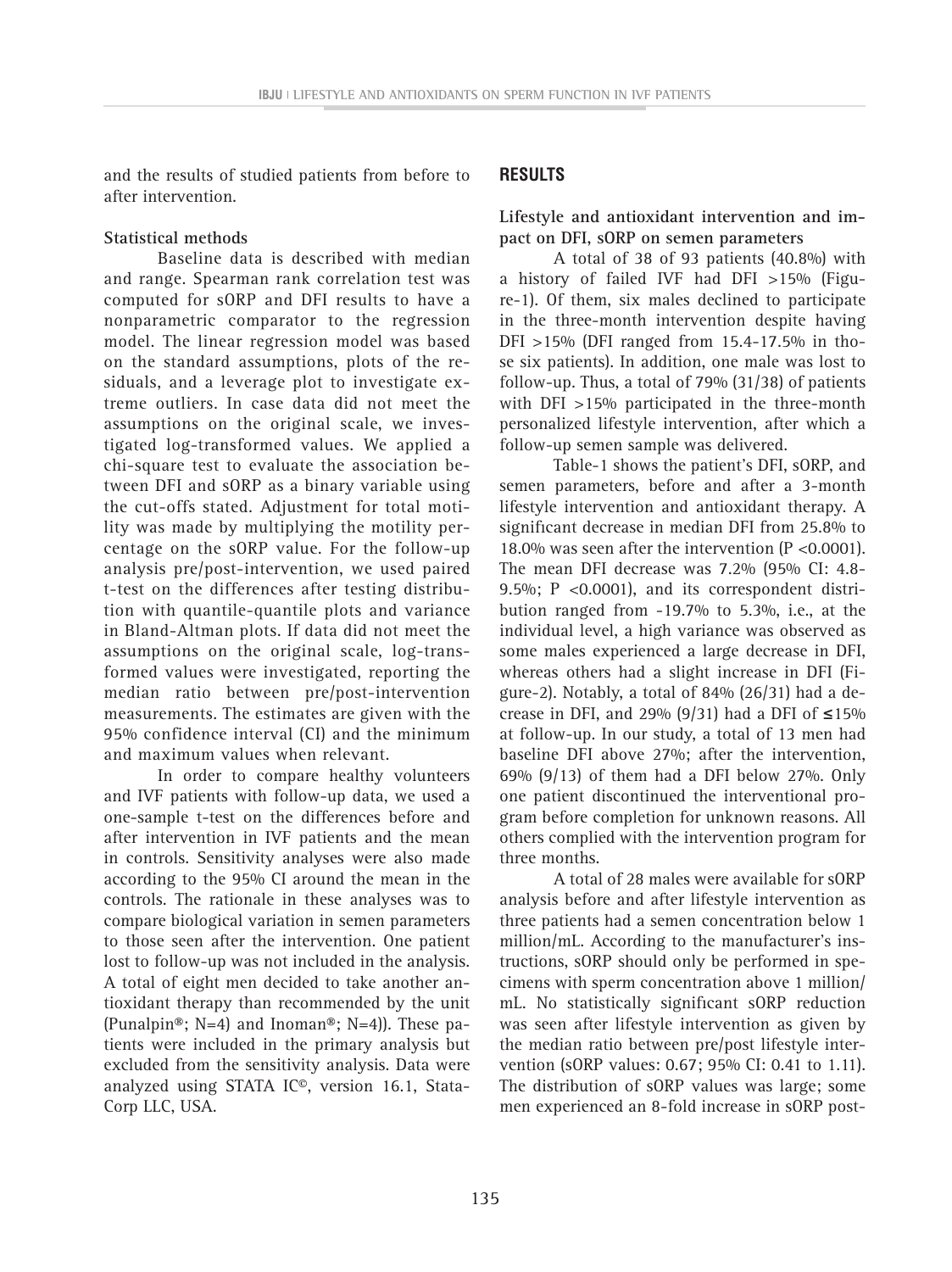**Figure 1 - Flow diagram showing total patient breakdown.**



**Table 1 - Semen parameters, sperm DNA fragmentation index (DFI) and seminal static oxidation-reduction potential (sORP) after 3-month lifestyle intervention and antioxidant therapy in 31 infertile men with DFI>15%.**

|                                                 | <b>Baseline</b>  | Follow-up*        | Ratio <sup>**</sup> | P-value |
|-------------------------------------------------|------------------|-------------------|---------------------|---------|
| Sperm concentration (x10 <sup>6</sup> /mL)      | $12.9(7.0-23.7)$ | $13.4(7.3-24.4)$  | $1.03(0.8-1.4)$     | 0.812   |
| Total motile sperm count (x10 <sup>6</sup> /mL) | $15.5(8.1-29.9)$ | $13.7(7.6-24.7)$  | $0.89(0.6-1.3)$     | 0.499   |
| $%$ DFI                                         | 25.8 (23.0-29.0) | $18.0(15.1-21.6)$ | $0.70(0.6-0.8)$     | 0.000   |
| $SORP$ (mV/10 $\degree$ sperm/mL)               | $1.3(0.7 - 2.5)$ | $0.9(0.4-1.8)$    | $0.67(0.4-1.1)$     | 0.114   |

\*After 3-month intervention program

Values are median and interquartile range

\*\*Ratio between post-intervention and baseline values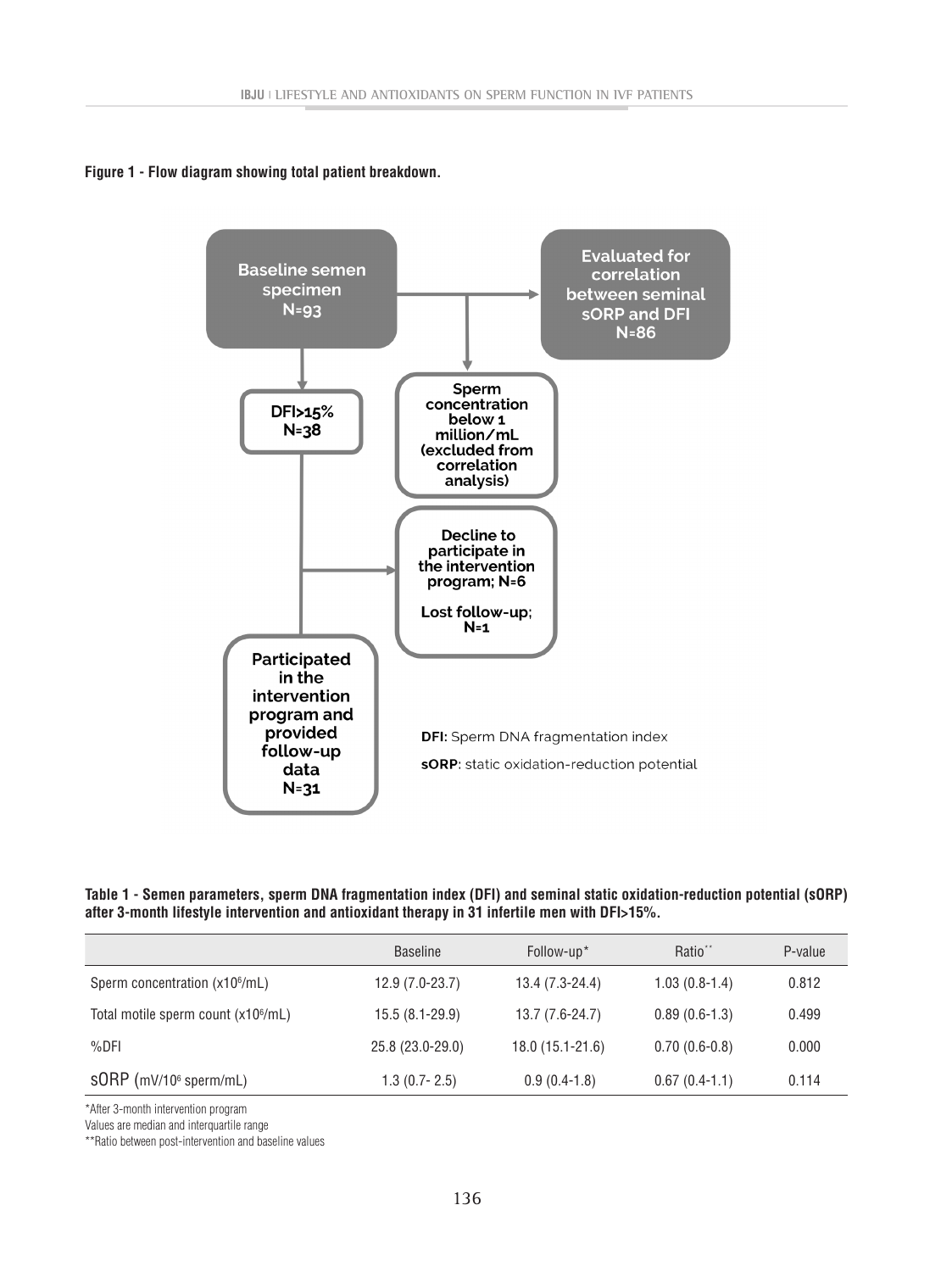**Figure 2 - Boxplots showing the difference between sperm DNA fragmentation (DFI) measurements of 10 healthy controls who delivered two semen specimens within a 14-day interval and 31 IVF patients with baseline DFI >15% who had lifestyle intervention and antioxidant therapy for 3 months. The boxplot includes the median (horizontal line in the box), 25-75% interquartile range box (i.e., representing 50% of the data), minimum and maximum values excluding outliers (whiskers extending outside of the box), and outlier (blue dot). The DFI differences between the groups were significant (P <0.0001).**



-intervention, whereas others had a 20-fold reduction in sORP (range: 0.05 to 8.10). In the subgroup of patients with sORP >1.36mV/106 sperm/ mL (N=12), we observed a significantly lower sORP in the second measurement than the first measurement (t-test: median ratio 0.34; 95% CI: 0.15 to 0.77), but the equivalent non-parametric test did not reveal a significant difference. Sensitivity analysis excluding patients who administered either Punalpin (N=4) or Inoman (N=4) yielded similar results (data not shown).

The median ratio in sperm concentration before and after the intervention was small and not statistically significant (median ratio 1.03; 95% CI: 0.8 to 1.4). The total motile sperm count was also not statistically different from before to after intervention (median ratio 0.89; 95% CI: 0.6 to 1.3).

#### **Correlation between DFI and sORP at baseline**

A total of 86 patients from the 93 total study population was eligible for the correlation analysis (Table-2). Seven patients with a sperm concentration in the raw sample less than 1 million/mL were excluded from the correlation analysis, but not from the intervention part of the study. The seven patients with <1 million/mL were clear outliers, presenting with extremely high sORP measurements assumed to be caused by the normalization to very low sperm concentration. Using the sORP cut-off at 1.36 and the DFI cut-off at 15% to evaluate outcome as binary variables, no correlation between sORP and DFI was seen (OR=0.81; 95% CI; 0.34 to 1.90, Table-3).

As raw data did not meet the assumptions to fit a linear model, a Spearman's rank correla-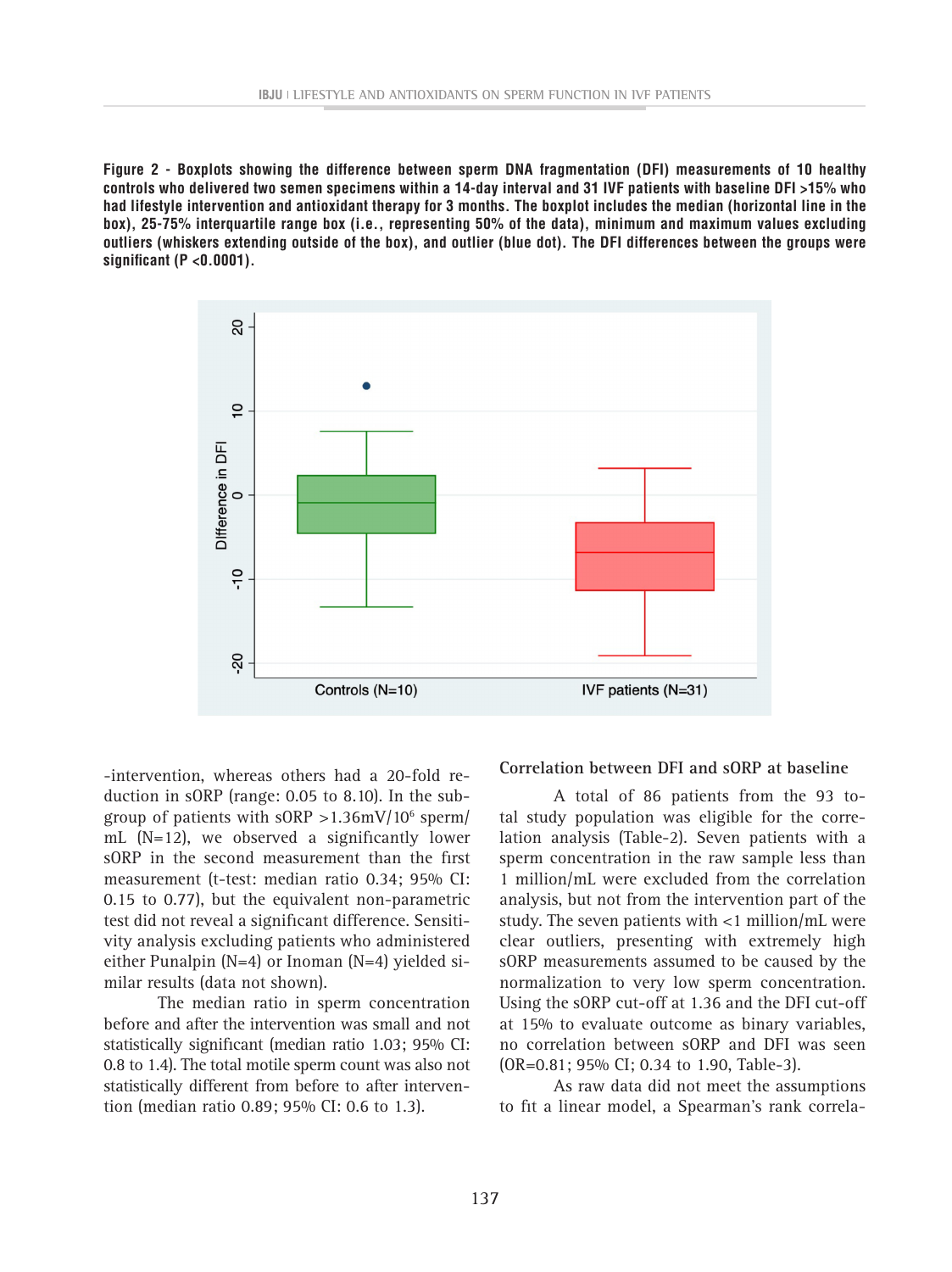| Variable                                                                                                                                 | Median (IQR)                                           |
|------------------------------------------------------------------------------------------------------------------------------------------|--------------------------------------------------------|
| Demographics:<br>Age; years<br>Body Mass Index (BMI); kg/m <sup>2</sup>                                                                  | $35(24-55)$<br>26 (19-42)                              |
| Semen analysis:<br>Volume; mL<br>Concentration; 10 <sup>6</sup> /mL<br>Total motile count; 10 <sup>6</sup>                               | $2.4(0.5-8.0)$<br>25.0 (1.0-300.0)<br>32.4 (0.4-556.0) |
| <b>Sperm function:</b><br>DNA Fragmentation Index (DFI); %<br>Seminal Oxidation Reduction Potential (sORP)*; mV/10 <sup>6</sup> sperm/mL | 14.3 (4.0-74.8)<br>$1.30(0.00-30.50)$                  |

**Table 2 - Baseline data of 86 infertile men included in the correlation analysis between sperm DNA fragmentation index (DFI) and seminal static oxidation reduction potential (sORP).** 

\*Two samples had sORP values which were below 0.00 at the MIYOXIS display –these were relabeled as 0.00. IQR: interquartile range

| Table 3 - 2x2 table of dichotomized sperm DNA fragmentation index (DFI) and static oxidation-reduction potential (sORP). |  |  |  |
|--------------------------------------------------------------------------------------------------------------------------|--|--|--|
|--------------------------------------------------------------------------------------------------------------------------|--|--|--|

|                                                             | Normal DFI: $\leq$ 15% (N) | High DFI: $>15\%$ (N) | Total (N) |
|-------------------------------------------------------------|----------------------------|-----------------------|-----------|
| Normal sORP level: ≤1.36 mV/10 <sup>6</sup> sperm/<br>mL(N) | 24                         | 22                    | 46        |
| High sORP level: >1.36 mV/10 <sup>6</sup> sperm/<br>mL(M)   | 23                         | 17                    | 40        |
| Total (N)                                                   | 47                         | 39                    | 86        |

The chi-square statistic is 0.24. The *P* value is 0.62.

tion was used to test the overall hypothesis of monotonic correlation between sORP and DFI. Again, the test did not support any correlation (rho=0.03; Figure-3A). After log-transformation, data passed the standard assumptions of the linear regression model. However, the 95% CI of the regression coefficient exceeded 0 (0.05; 95% CI; -0.04 to 0.15), and consequently, there was no evidence to support an association between DFI and sORP. A multiple linear regression model adjusted for age and BMI showed a similar regression coefficient of 0.05 (95% CI; -0.04 to 0.15). As a recent study suggested that the sORP adjusted for total motility might be a better outcome marker (24), this was also investigated; however, with similar results (rho= -0.09; Figure-3B).

**Lifestyle intervention compared to biological variation in DFI**

In the volunteer group  $(N=10)$ , the mean difference between the two consecutive DFI measurements performed 14 days apart was 0.42% (95% CI: -4.8 to 5.6%), indicating no systematic difference between one DFI measurement to the other. Moreover, the DFI difference in volunteers was significantly lower than the relatively high difference observed after lifestyle and antioxidant intervention in IVF patients (P <0.00001; Figure-2). The sensitivity analyses comparing mean DFI difference in IVF patients according to the 95% CI of the mean difference in controls was also highly significant (P <0.00001). The differences in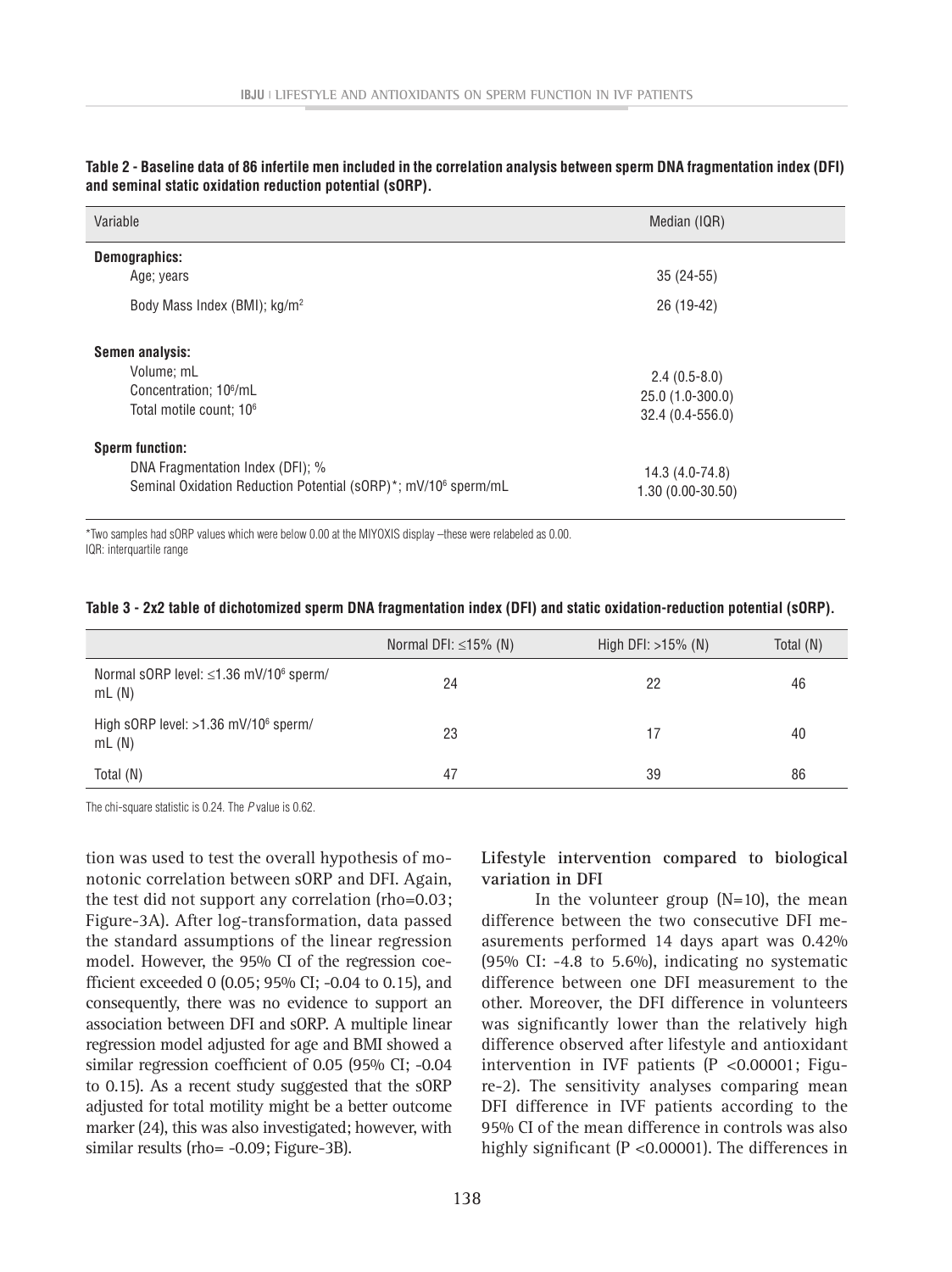**Figure 3 - Scatterplot of the correlation between Sperm DNA Fragmentation and Seminal Oxidation Reduction Potential, excluding patients with sperm concentration below 1 million/mL. A total of 86 patients was included. As raw data did not meet the assumptions to fit a linear model, a Spearman's rank correlation was run to test the overall hypothesis of monotonic correlation between sORP and DFI (A), and sORP normalized for motility and DFI (B). The test indicated a very weak correlation: rho=0.03 and -0.09, respectively.**



sORP from the first to the second measurement after 14 days were not normally distributed and had unequal variance. The median sORP difference was 0.12 lower at the second measurement after 14 days, but ranged from 15.91 lower to 2.95 higher  $(P=0.15)$ .

A post-hoc power analysis based on the mean DFI results ultimately obtained from the two specimens of volunteers and patients subjected to the intervention indicated that the power of the studied cohort to have an 80% chance of detecting, as significant at the 5% level, a decrease of approximately 7% in DFI with the interventional program was 96.5%.

### **DISCUSSION**

#### **Main findings**

This pilot study investigated (i) the effect of lifestyle and antioxidant therapy on DFI and ORP in a single-arm intervention trial in male IVF patients with IVF failure and DFI >15%, (ii) the correlation between sORP and DFI, and (iii) lifestyle intervention compared to biological variation in DFI.

We found that a three-month lifestyle changes alongside oral antioxidant intake reduced DFI, whereas no significant effect was seen on sperm concentration and total motile sperm count. The DFI reduction seen in the IVF patients was significantly higher than the DFI biological variation in the control group of healthy volunteers who delivered a semen sample 14 days apart without lifestyle intervention. Additionally, no significant effect of lifestyle intervention and antioxidant treatment was observed on sORP; however, in the subgroup of patients with elevated sORP >1.36 (N=12), we observed a significantly lower sORP by parametric testing, albeit this was not significant in the nonparametric test. Thus, this finding warrants further exploration in a larger prospective trial. Finally, no significant correlation between sORP and DFI was seen.

#### **Interpretation**

The present study was not designed to evaluate sORP or DFI as individual markers of reproductive health, and thus, the results cannot be used as evidence for one marker being superior to the other. In contrast, our interpretation of the lack of correlation between sORP and DFI is that these two qualitative seminal markers (at least when measured as reported herein) should be considered separately, i.e., an elevated sORP does not necessarily correlate with an elevated DFI and vice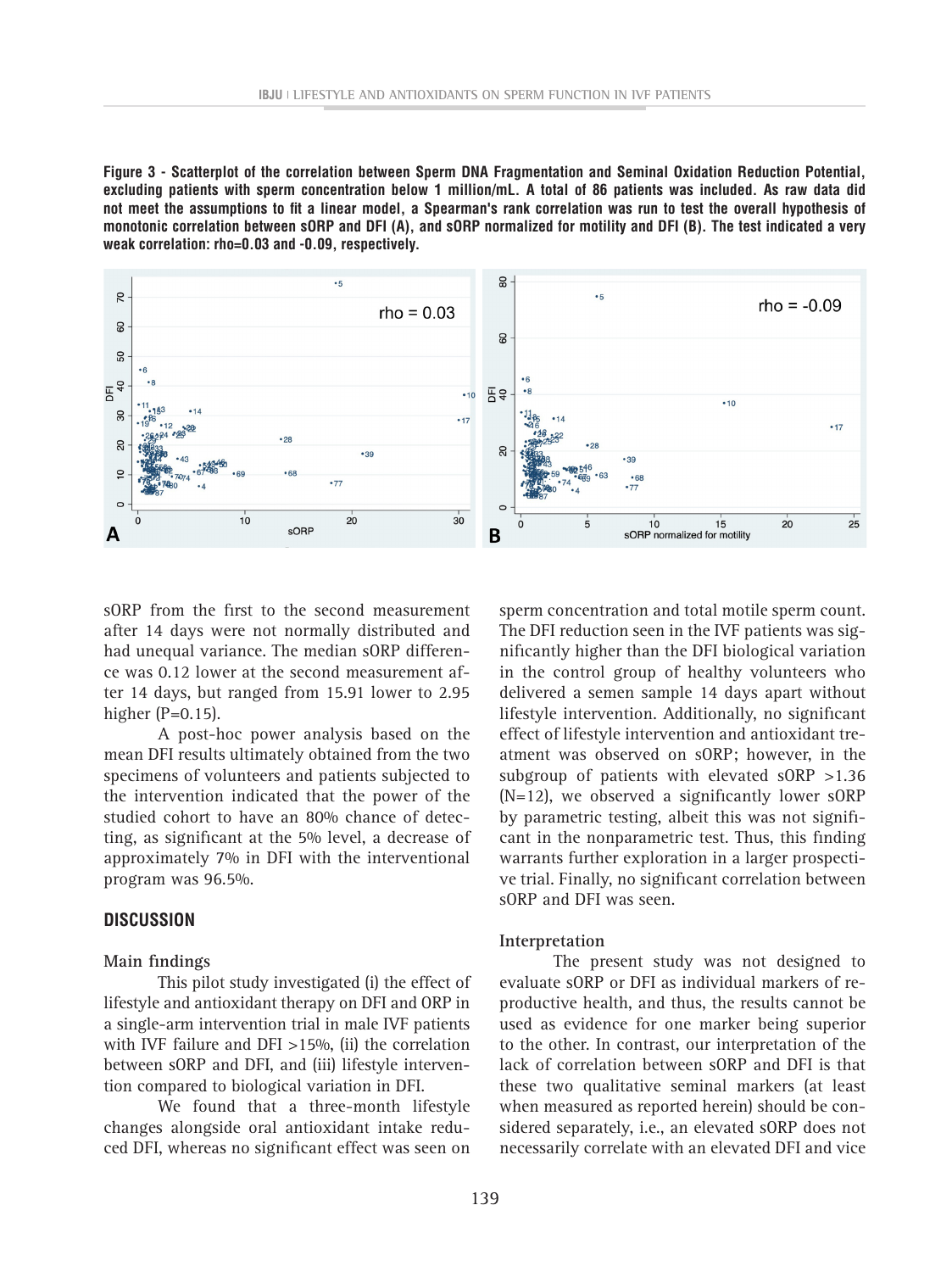versa. Thus, although oxidative stress is widely reported to be one of the major causes of elevated DFI (25, 26), oxidative stress, when measured by sORP, cannot be directly correlated to DFI.

In relation to this aspect, a recent retrospective cross-sectional study also investigated the correlation between DFI and sORP in male infertility patients (N=1068) (24). Similar to our study, the conclusion was that the DFI and sORP should be considered as two separate measurements. However, in contrast to the present study, the authors did not exclude a potential correlation between DFI and sORP when taking into account sperm motility in the sORP measurements. Nevertheless, the baseline characteristics of the patients in the aforementioned study differ remarkably from this study as those patients generally had higher DFI and sORP levels. Moreover, DFI was measured differently (i.e., using the Halosperm G2 test kit), and importantly, it could be argued that the linear relationship assumed by receiver operating characteristics curves, made in that study, cannot sufficiently estimate cut-points for optimal sensitivity and specificity in exponential sORP data.

Intervention-based studies for elevated DFI and sORP in male infertility only recently started to emerge. One study investigated the effect of a three-month administration of an antioxidant preparation containing a variety of vitamins and nutrients. The study included a group of patients with male infertility of idiopathic (N=119) or unexplained (N=29) origins (12). That study evaluated the effect of antioxidant therapy on DFI and sORP, reporting that antioxidant treatment significantly improved both DFI and sORP in both patients subgroups. This effect was even more pronounced when evaluating the group of men with high baseline DFI -in that study defined as DFI >30% and using the sperm chromatin dispersion test. Another recent study included men from a single fertility center based on DFI >16% (N=35), investigating the effect of intervention with 1800mg freeze-dried açai pulp per day (27). After at least 74 days of follow-up, a statistically significant and relatively high reduction in DFI  $(-17.03\pm2.51\%)$  was observed. In contrast, a reasonably large and well-conducted RCT reported that antioxidant intervention did not reduce DFI

generally or in the group of males with a high baseline DFI >25% (28).

The most recent Cochrane meta-analysis concluded that the current evidence on intervention with antioxidants in subfertile men is inconclusive due to the low quality of the evidence (29). Nevertheless, in the Cochrane meta-analysis, low- -quality evidence according to GRADE anticipates increased live birth rates in case of antioxidant intervention; thus, there is a need for more well-conducted studies in this field. Collectively, results of the antioxidant intervention remain equivocal, and interstudy comparison is restricted by differences in baseline characteristics, the intervention per se, and differences in methods to evaluate the outcome. In this aspect, it could be speculated whether regulation should be improved in the field of antioxidants, as frequently antioxidants are considered food supplements -not medical drugs- leading to inadequate rigor regarding efficacy and safety.

Importantly, not only lifestyle interventions and antioxidants seem to impact the DFI (30). A meta-analysis evaluating the effect of follicle- -stimulating hormone (FSH) therapy on DFI in male infertility reported a significant reduction in the mean DFI after treatment with exogenous FSH (4.24%; 95% CI 0.24-8.25%) (31). Also, varicocele repair has been shown to significantly reduce DFI in infertile men with palpable varicocele (32, 33). In these lines, use of testicular sperm for ICSI has been explored in non-azoospermic males with high DFI values, as DFI was shown to be markedly reduced in testicular as compared to ejaculated sperm (9, 34).

### **Lifestyle and semen quality**

To the best of our knowledge, this is the first study evaluating the effect of lifestyle intervention combined with antioxidant therapy on DFI, ORP and standard semen parameters. Although the effect of the present lifestyle intervention cannot lead to isolated evidence for any single intervention, we point to the fact that the lifestyle interventions used were quite basic and with only minor adjustments to the general health recommendations for adults set by the Danish Health Authority. It could be speculated that most ma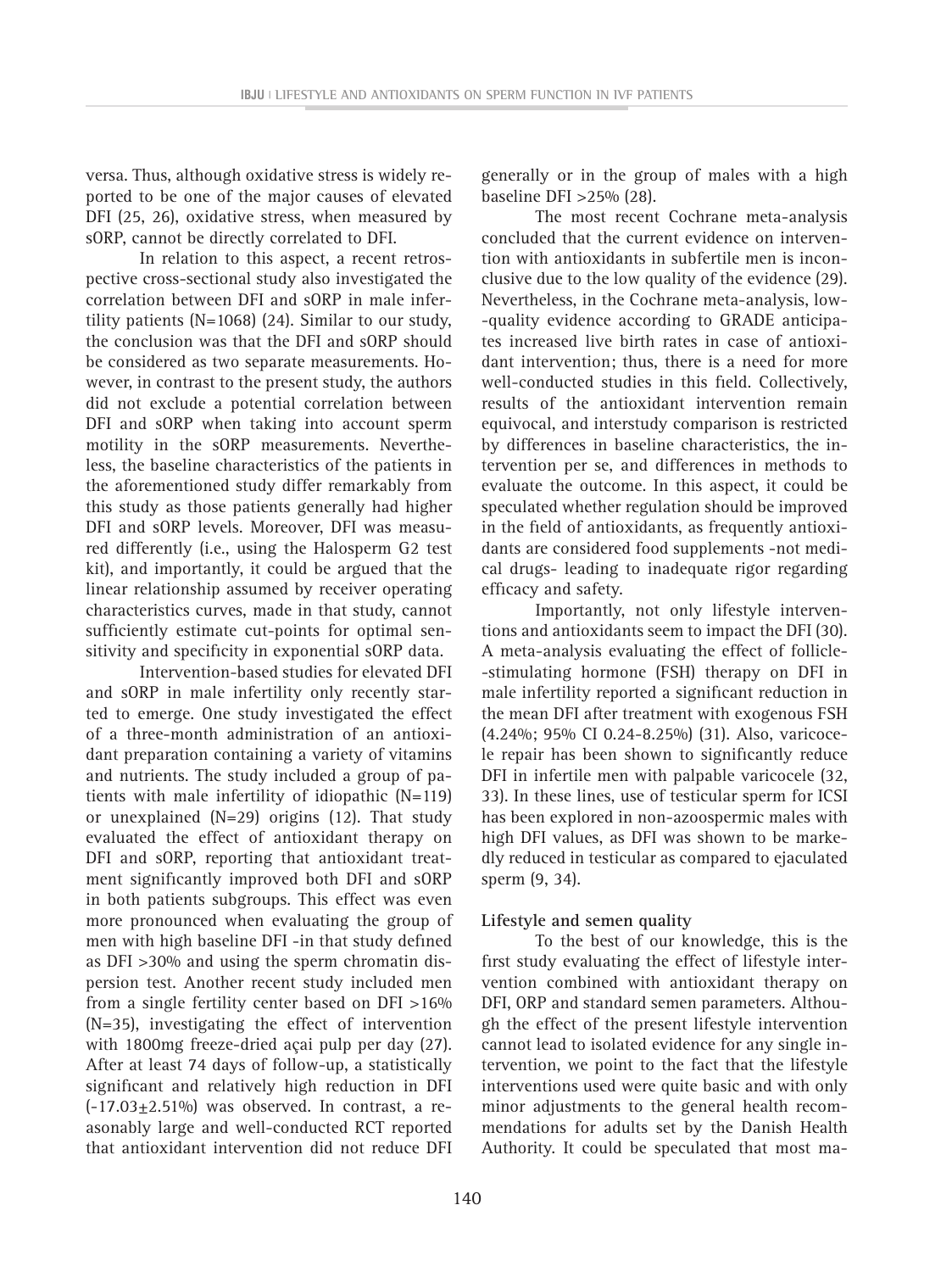les already follow these simple recommendations, but in fact, a recent large (N=1149) questionnaire- -based study in subfertile men provided evidence against this assumption (35). Interestingly, subfertile men were reported to more frequently have lifestyle risks and on top of that, being poorly educated on lifestyle factors and their association with semen quality.

The evidence for intervention with physical exercise is mostly circumstantial. Cross-sectional studies show that a sedentary lifestyle is associated with low semen quality (36), whereas self-reported increased physical activity appears to be associated with increased motility (37) and total sperm count (38). Cell-phone "trousers" storage has been associated with increased DFI (39, 40). This effect -among others- could be mediated by radiation damage to the NAD+ isocitrate dehydrogenase enzyme (41). As for diet, a recent large cross-sectional study in young Danish men (N=2935) found that a prudent diet -as recommended in the present study- was associated with higher median sperm count as compared to a more "western" diet, including high amounts of processed foods, high on fat and sugar (42).

### **Strengths and limitations**

The limitations of the present pilot study are the small sample size, lack of formal a priori power calculation, and lack of a control group of male infertility patients with DFI >15%. However, our single-arm trial was primarily designed to obtain preliminary evidence for the efficacy of the interventional treatment. Thus, the present findings could be considered pivotal for the design and power calculation of future trials. In these lines, our post-hoc analysis based on the mean DFI results obtained from volunteers and treated patients indicated that the number of included subjects was close to that needed to obtain 100% power, using type I and type II errors of 0.05 and 0.20, respectively, to detect a decrease of approximately 7% in DFI with the interventional program.

A potential selection bias is the fact that patients who declined to participate in the follow- -up (N=6) were all close to the DFI threshold. In total, only six males with a DFI between 15-20% at baseline were part of the study. Another limitation refers to the use of only DFI and ORP as outcome measures. Other indicators of oxidative stress such as lipid peroxidation, reactive oxygen species assessment, 8-oxoguanine determination could have provided additional information, but these assays were not available to us.

A strength of the study is that we selected patients based on previous IVF failure and baseline DFI values shown to affect the probability of pregnancy potentially. The inclusion of a healthy volunteer group for comparison is also a strength of the study as random biological variations occurring within 14 days do not appear to be the cause of the DFI reduction observed after three month's lifestyle intervention in the IVF patient group. We did not evaluate reproductive outcomes in this pilot study; however, natural pregnancies during the intervention were reported by two patients. Whether the DFI reduction after an intervention like ours translates into improved reproductive outcomes, both naturally and after ART, warrants further research. Nevertheless, recent data indicate that the magnitude of SDF decrease after other interventions (e.g., microsurgical varicocelectomy) was similar to that reported in the current study, with a potential positive impact of on reproductive success (32).

### **CONCLUSIONS**

We herein report that a three-month lifestyle change and antioxidant therapy program significantly reduced the DFI. This effect was statistically significant compared to a healthy control group who delivered two semen samples 14 days apart without any lifestyle intervention. No difference in ORP was seen after lifestyle intervention. Moreover, no correlation between sORP measured by MiOXSYS and DFI measured by the SCSA method was observed. This finding suggests that these two seminal markers should be evaluated separately. Personalized lifestyle and antioxidant intervention may potentially improve the fertility of subfertile couples through an improved DFI, albeit larger controlled trials evaluating pregnancy and live birth rates are needed before firm conclusions can be made.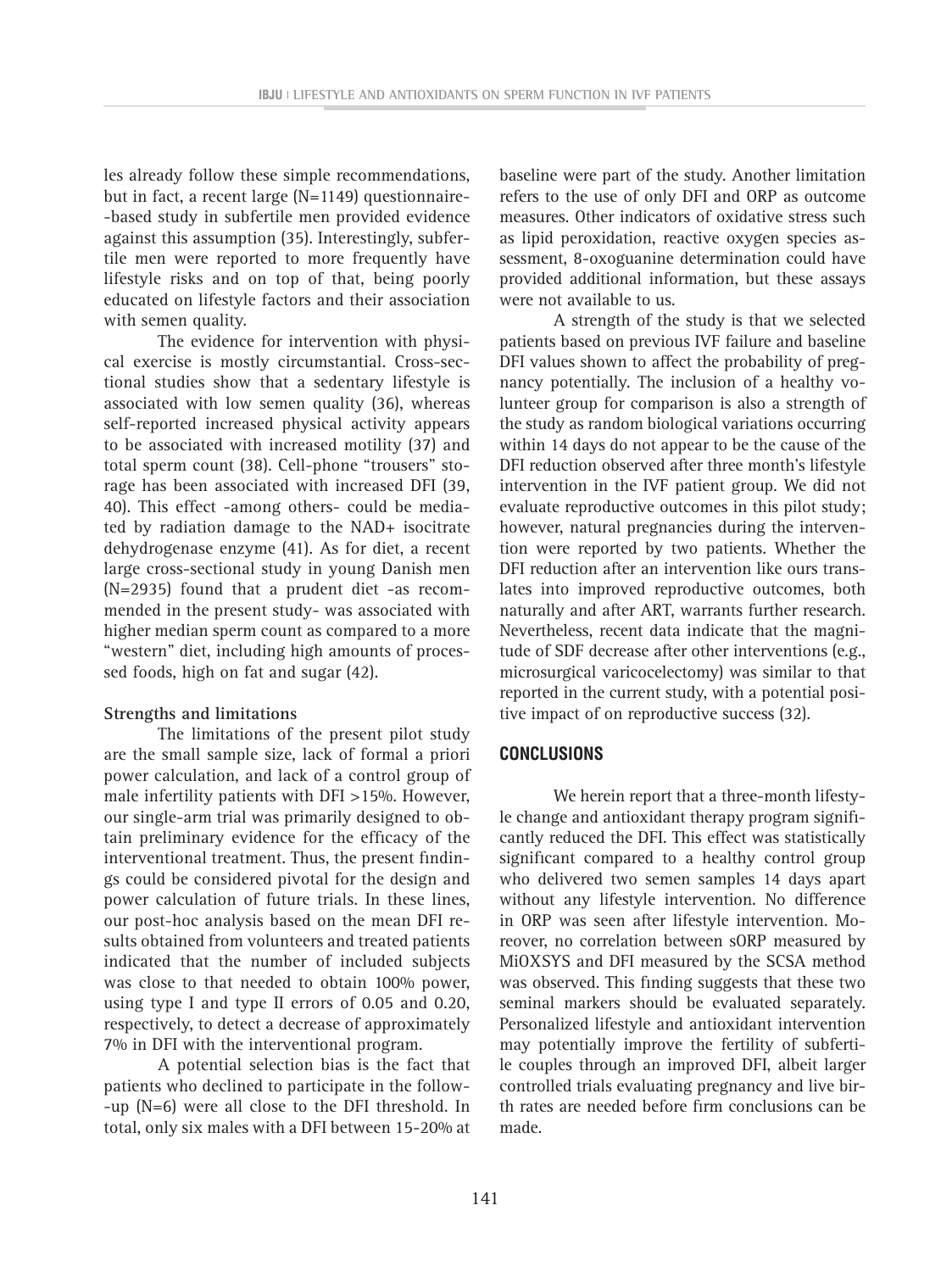## **ACKNOWLEDGEMENTS**

We thank all staff, including the study nurse office at The Fertility Clinic, Regional Hospital Skive, Denmark for their enthusiastic collaboration during the study period. Moreover, we gratefully thank the patients who participated in this study.

# **DATA ACCESSIBILITY STATEMENT**

Trial data will be made available on reasonable request to the corresponding author. Deidentified participant data will be provided after approval by the corresponding author..

# **CONFLICT OF INTEREST**

None declared.

### **REFERENCES**

- 1. Agarwal A, Mulgund A, Hamada A, Chyatte MR. A unique view on male infertility around the globe. Reprod Biol Endocrinol. 2015; 13:37.
- 2. De Kretser DM, Baker HW. Infertility in men: recent advances and continuing controversies. J Clin Endocrinol Metab. 1999; 84:3443-50.
- 3. Esteves SC, Zini A, Coward RM. Best urological practices on testing and management of infertile men with abnormal sperm DNA fragmentation levels: the SFRAG guidelines. Int Braz J Urol. 2021; 47: 1250-8.
- 4. Esteves SC. Are specialized sperm function tests clinically useful in planning assisted reproductive technology? Int Braz J Urol. 2020; 46:116-23.
- 5. Bungum M, Humaidan P, Spano M, Jepson K, Bungum L, Giwercman A. The predictive value of sperm chromatin structure assay (SCSA) parameters for the outcome of intrauterine insemination, IVF and ICSI. Hum Reprod. 2004; 19:1401-8.
- 6. Esteves SC, Zini A, Coward RM, Evenson DP, Gosálvez J, Lewis SEM, et al. Sperm DNA fragmentation testing: Summary evidence and clinical practice recommendations. Andrologia. 2021; 53:e13874.
- 7. Bungum M, Humaidan P, Axmon A, Spano M, Bungum L, Erenpreiss J, et al. Sperm DNA integrity assessment in prediction of assisted reproduction technology outcome. Hum Reprod. 2007; 22:174-9.
- 8. Simon L, Zini A, Dyachenko A, Ciampi A, Carrell DT. A systematic review and meta-analysis to determine the effect of sperm DNA damage on in vitro fertilization and intracytoplasmic sperm injection outcome. Asian J Androl. 2017; 19:80-90.
- 9. Esteves SC. Testicular versus ejaculated sperm should be used for intracytoplasmic sperm injection (ICSI) in cases of infertility associated with sperm DNA fragmentation | Opinion: Yes. Int Braz J Urol. 2018; 44:667-75.
- 10. Esteves SC, Roque M, Bradley CK, Garrido N. Reproductive outcomes of testicular versus ejaculated sperm for intracytoplasmic sperm injection among men with high levels of DNA fragmentation in semen: systematic review and meta-analysis. Fertil Steril. 2017; 108:456-467.e1.
- 11. Agarwal A, Panner Selvam MK, Arafa M, Okada H, Homa S, Killeen A, et al. Multi-center evaluation of oxidationreduction potential by the MiOXSYS in males with abnormal semen. Asian J Androl. 2019; 21:565-9.
- 12. Arafa M, Agarwal A, Majzoub A, Panner Selvam MK, Baskaran S, Henkel R, et al. Efficacy of Antioxidant Supplementation on Conventional and Advanced Sperm Function Tests in Patients with Idiopathic Male Infertility. Antioxidants (Basel). 2020; 9:219.
- 13. Agarwal A, Sharma R, Roychoudhury S, Du Plessis S, Sabanegh E. MiOXSYS: a novel method of measuring oxidation reduction potential in semen and seminal plasma. Fertil Steril. 2016 Sep 1;106(3):566-573.e10.
- 14. Agarwal A, Roychoudhury S, Sharma R, Gupta S, Majzoub A, Sabanegh E: Diagnostic application of oxidation-reduction potential assay for measurement of oxidative stress: clinical utility in male factor infertility. Reprod Biomed Online. 2017; 34:48–57.
- 15. Arafa M, Henkel R, Agarwal A, Majzoub A, Elbardisi H. Correlation of oxidation-reduction potential with hormones, semen parameters and testicular volume. Andrologia. 2019; 51:e13258.
- 16. Garcia-Segura S, Ribas-Maynou J, Lara-Cerrillo S, Garcia-Peiró A, Castel AB, Benet J, et al. Relationship of Seminal Oxidation-Reduction Potential with Sperm DNA Integrity and pH in Idiopathic Infertile Patients. Biology (Basel). 2020; 9:262.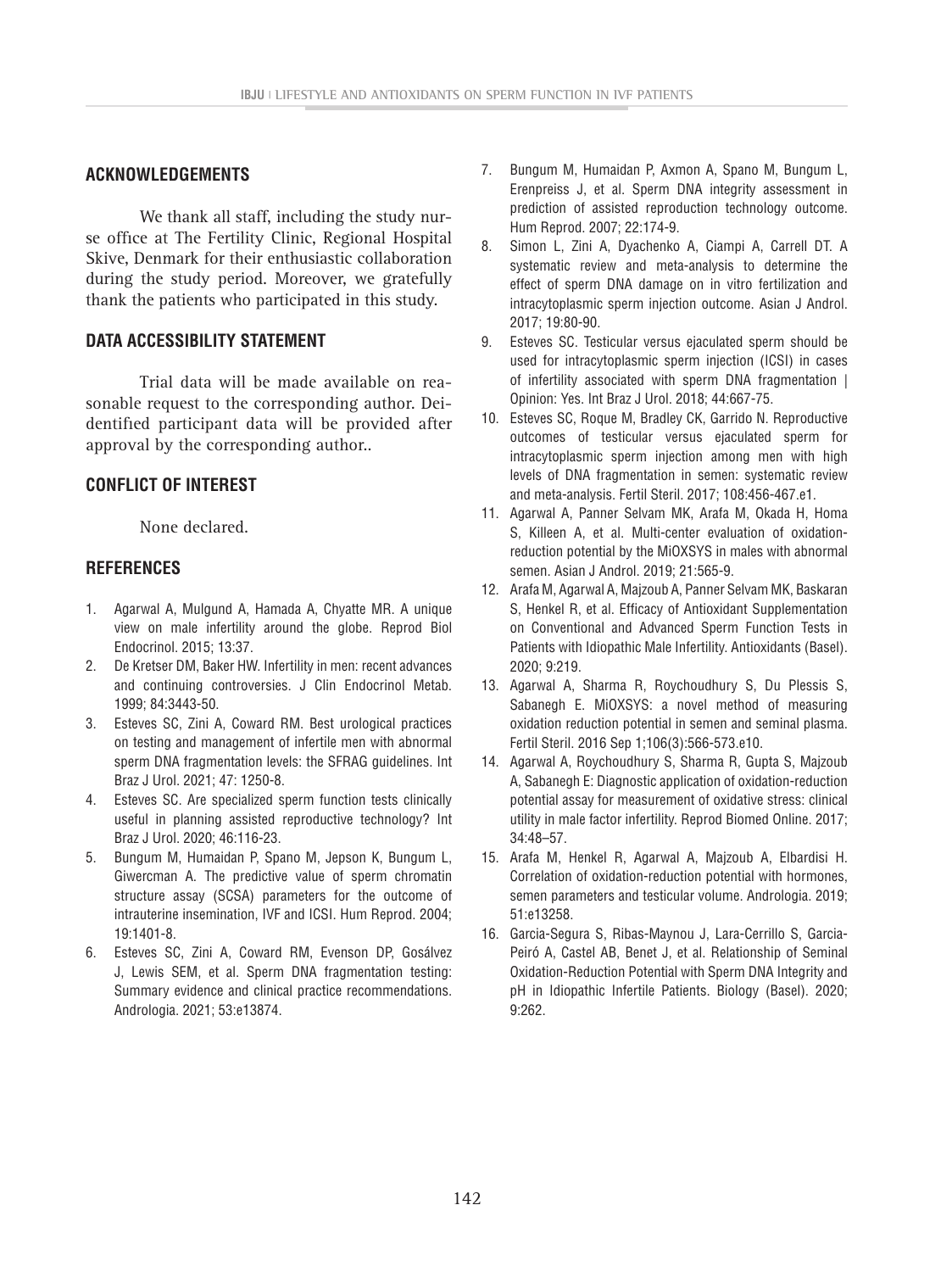- 17. Cicek OSY, Kaya G, Alyuruk B, Doger E, Girisen T, Filiz S. The association of seminal oxidation reduction potential with sperm parameters in patients with unexplained and male factor ınfertility. Int Braz J Urol. 2021; 47:112-9.
- 18. [No Authors]. World Health Organization. ( 2010) . WHO laboratory manual for the examination and processing of human semen, 5th ed. World Health Organization. [Internet]. Available at. <https://apps.who.int/iris/handle/10665/44261>
- 19. Evenson D, Jost L. Sperm chromatin structure assay for fertility assessment. Curr Protoc Cytom. 2001; Chapter 7:Unit 7.13.
- 20. Christensen P, Sills ES, Fischer R, Naether OGJ, Walsh D, Rudolf K, et al. Impact of sperm DNA fragmentation on reproductive outcome following IVF and ICSI: a retrospective analysis of 406 cases. Presented at ESHRE 2013, Poster P-026.
- 21. Evenson DP, Jost LK, Marshall D, Zinaman MJ, Clegg E, Purvis K, et al. Utility of the sperm chromatin structure assay as a diagnostic and prognostic tool in the human fertility clinic. Hum Reprod. 1999; 14:1039-49.
- 22. Misell LM, Holochwost D, Boban D, Santi N, Shefi S, Hellerstein MK, et al. A stable isotope-mass spectrometric method for measuring human spermatogenesis kinetics in vivo. J Urol. 2006; 175:242-6.
- 23. [No Authors]. Daily Value on the New Nutrition and Supplement Facts Labels. U. S. Food & DRUG 2021. [Internet]. Available at. <https://www.fda.gov/food/ new-nutrition-facts-label/daily-value-new-nutrition-andsupplement-facts-labels>
- 24. Elbardisi H, Finelli R, Agarwal A, Majzoub A, Henkel R, Arafa M. Predictive value of oxidative stress testing in semen for sperm DNA fragmentation assessed by sperm chromatin dispersion test. Andrology. 2020; 8:610-7.
- 25. Hallak J, Teixeira TA. Oxidative Stress & Male Infertility A necessary and conflicted indissociable marriage: How and when to call for evaluation? Int Braz J Urol. 2021; 47:686-9.
- 26. Jeremias JT, Belardin LB, Okada FK, Antoniassi MP, Fraietta R, Bertolla RP, et al. Oxidative origin of sperm DNA fragmentation in the adult varicocele. Int Braz J Urol. 2021; 47:275-83.
- 27. Pini T, Makloski R, Maruniak K, Schoolcraft WB, Katz-Jaffe MG. Mitigating the Effects of Oxidative Sperm DNA Damage. Antioxidants (Basel). 2020; 9:589.
- 28. Steiner AZ, Hansen KR, Barnhart KT, Cedars MI, Legro RS, Diamond MP, et al. The effect of antioxidants on male factor infertility: the Males, Antioxidants, and Infertility (MOXI) randomized clinical trial. Fertil Steril. 2020; 113:552-560.e3.
- 29. Smits RM, Mackenzie-Proctor R, Yazdani A, Stankiewicz MT, Jordan V, Showell MG. Antioxidants for male subfertility. Cochrane Database Syst Rev. 2019; 3:CD007411.
- 30. Esteves SC, Santi D, Simoni M. An update on clinical and surgical interventions to reduce sperm DNA fragmentation in infertile men. Andrology. 2020; 8:53-81.
- 31. Santi D, Spaggiari G, Simoni M. Sperm DNA fragmentation index as a promising predictive tool for male infertility diagnosis and treatment management - meta-analyses. Reprod Biomed Online. 2018; 37:315-26.
- 32. Roque M, Esteves SC. Effect of varicocele repair on sperm DNA fragmentation: a review. Int Urol Nephrol. 2018; 50:583-603.
- 33. Lira Neto FT, Roque M, Esteves SC. Effect of varicocelectomy on sperm deoxyribonucleic acid fragmentation rates in infertile men with clinical varicocele: a systematic review and meta-analysis. Fertil Steril. 2021: S0015-0282, 00288- 0. Epub ahead of print.
- 34. Esteves SC, Sánchez-Martín F, Sánchez-Martín P, Schneider DT, Gosálvez J. Comparison of reproductive outcome in oligozoospermic men with high sperm DNA fragmentation undergoing intracytoplasmic sperm injection with ejaculated and testicular sperm. Fertil Steril. 2015; 104:1398-405.
- 35. Jayasena CN, Sharma A, Abbara A, Luo R, White CJ, Hoskin SG, et al. Burdens and awareness of adverse self-reported lifestyle factors in men with sub-fertility: A cross-sectional study in 1149 men. Clin Endocrinol (Oxf). 2020; 93:312-21.
- 36. Gaskins AJ, Mendiola J, Afeiche M, Jørgensen N, Swan SH, Chavarro JE. Physical activity and television watching in relation to semen quality in young men. Br J Sports Med. 2015; 49:265-70.
- 37. Priskorn L, Jensen TK, Bang AK, Nordkap L, Joensen UN, Lassen TH, et al. Is Sedentary Lifestyle Associated With Testicular Function? A Cross-Sectional Study of 1,210 Men. Am J Epidemiol. 2016; 184:284-94.
- 38. Sun B, Messerlian C, Sun ZH, Duan P, Chen HG, Chen YJ, et al. Physical activity and sedentary time in relation to semen quality in healthy men screened as potential sperm donors. Hum Reprod. 2019; 34:2330-9.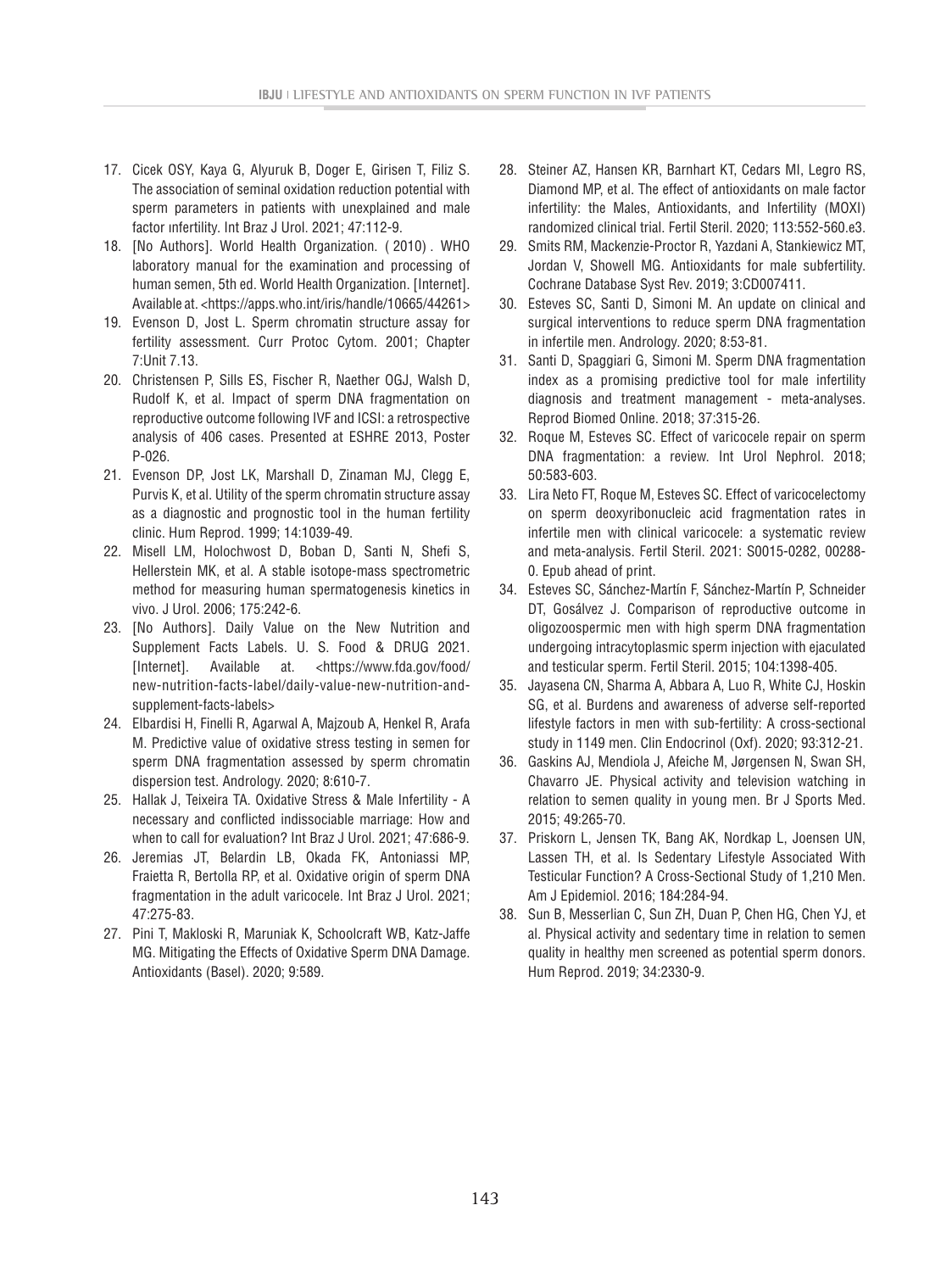- 39. Rago R, Salacone P, Caponecchia L, Sebastianelli A, Marcucci I, Calogero AE, et al. The semen quality of the mobile phone users. J Endocrinol Invest. 2013; 36:970-4.
- 40. Sciorio R, Tramontano L, Esteves SC. Effects of mobile phone radiofrequency radiation on sperm quality. Zygote. 2021: 1-10. Epub ahead of print.
- 41. Hagras AM, Toraih EA, Fawzy MS. Mobile phones electromagnetic radiation and NAD+-dependent isocitrate dehydrogenase as a mitochondrial marker in asthenozoospermia. Biochim Open. 2016; 3:19-25.
- 42. Nassan FL, Jensen TK, Priskorn L, Halldorsson TI, Chavarro JE, Jørgensen N. Association of Dietary Patterns With Testicular Function in Young Danish Men. JAMA Netw Open. 2020; 3:e1921610.

#### **\_\_\_\_\_\_\_\_\_\_\_\_\_\_\_\_\_\_\_\_\_\_\_ Correspondence address:**

Peter Humaidan, Prof, DMSc The Fertility Clinic, Skive Regional Hospital and Aarhus University, Resenvej 25, 7800, Skive, Denmark E-mail: peter.humaidan@midt.rm.dk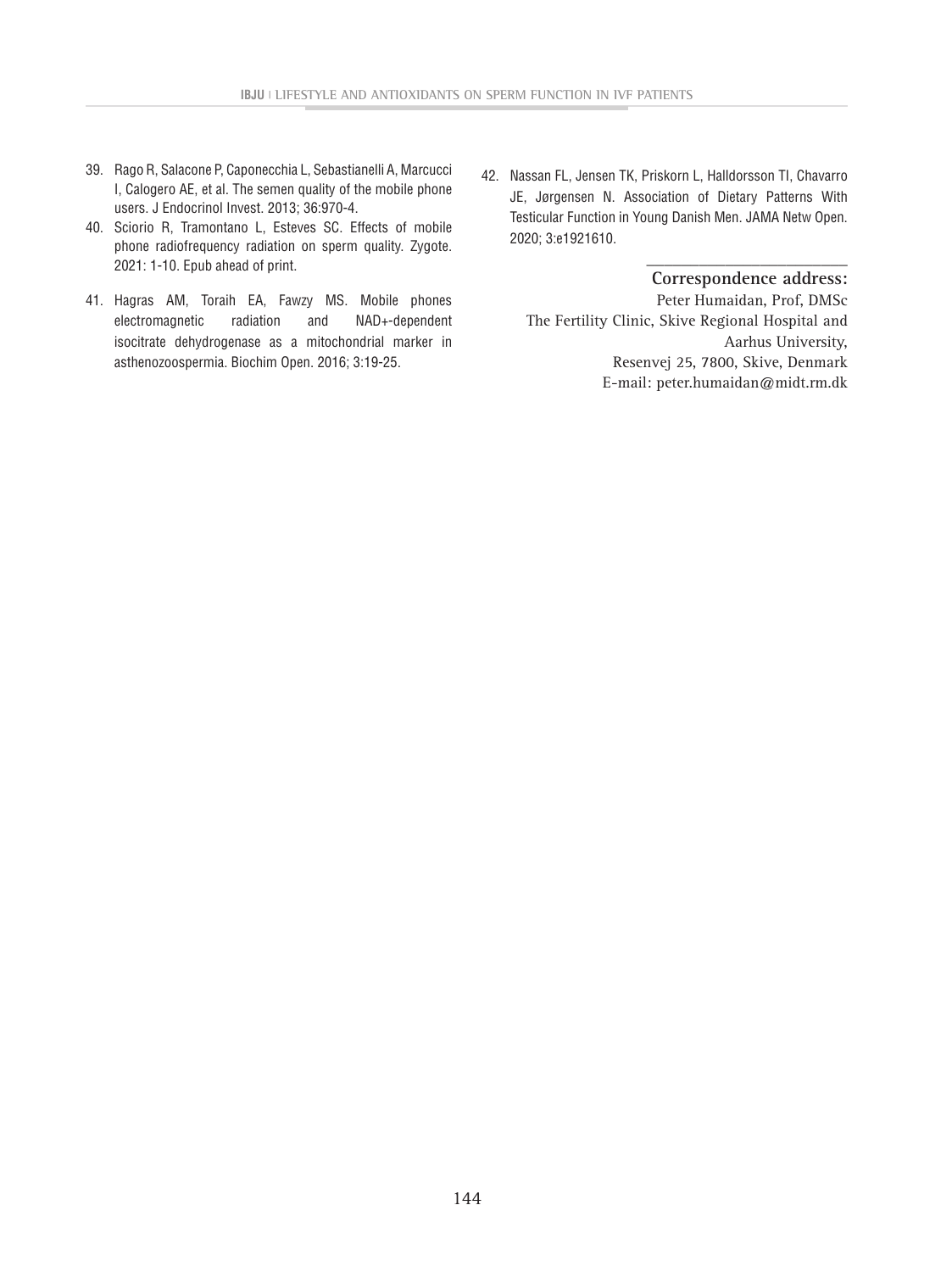### **APPENDIX**

#### **Baseline questionnaire**

A large number of factors, including lifestyle can lead to reduced fertility in men. Recent research within the field shows that males can improve their fertility by lifestyle intervention.

At the Regional Hospital in Skive, a trial is being carried out, in which we investigate different factors impacting male fertility. We already have a presumption about some of the important factors, but we want to document the effect in depth. Thus, your participation in this study is important to move the field ahead.

In the questionnaire, please provide information about your life and lifestyle as accurately as possible. Based on the information, we will subsequently review your answers and suggest personalized life style changes wherever possible. The goal is for you to possibly achieve an improvement in fertility prior to embarking on fertility treatment.

In connection with the study, your sperm **quantity** will be examined. Moreover, an advanced **quality** analysis of the sperm (e.g., DNA fragmentation analysis) will also be performed. As the production of new sperms takes approximately 3 months, possible changes in quantity and quality will be assessed 3 months after lifestyle intervention through a repeat sperm analysis.

## **Identification:**

| 1. Name:  |  |
|-----------|--|
| 2. CPR:   |  |
| 3. Email: |  |

**Information on fertility and infertility**

### **4. Have you achieved pregnancy / children in previous relationships?**

| Yes |  |
|-----|--|
| No  |  |

If yes, enter the year your last child was born:

#### **5. Have you achieved pregnancy / children in the current relationship?**

| Yes |  |
|-----|--|
| No  |  |

If yes, enter the year your last child was born: \_\_\_\_\_\_\_\_\_\_\_\_\_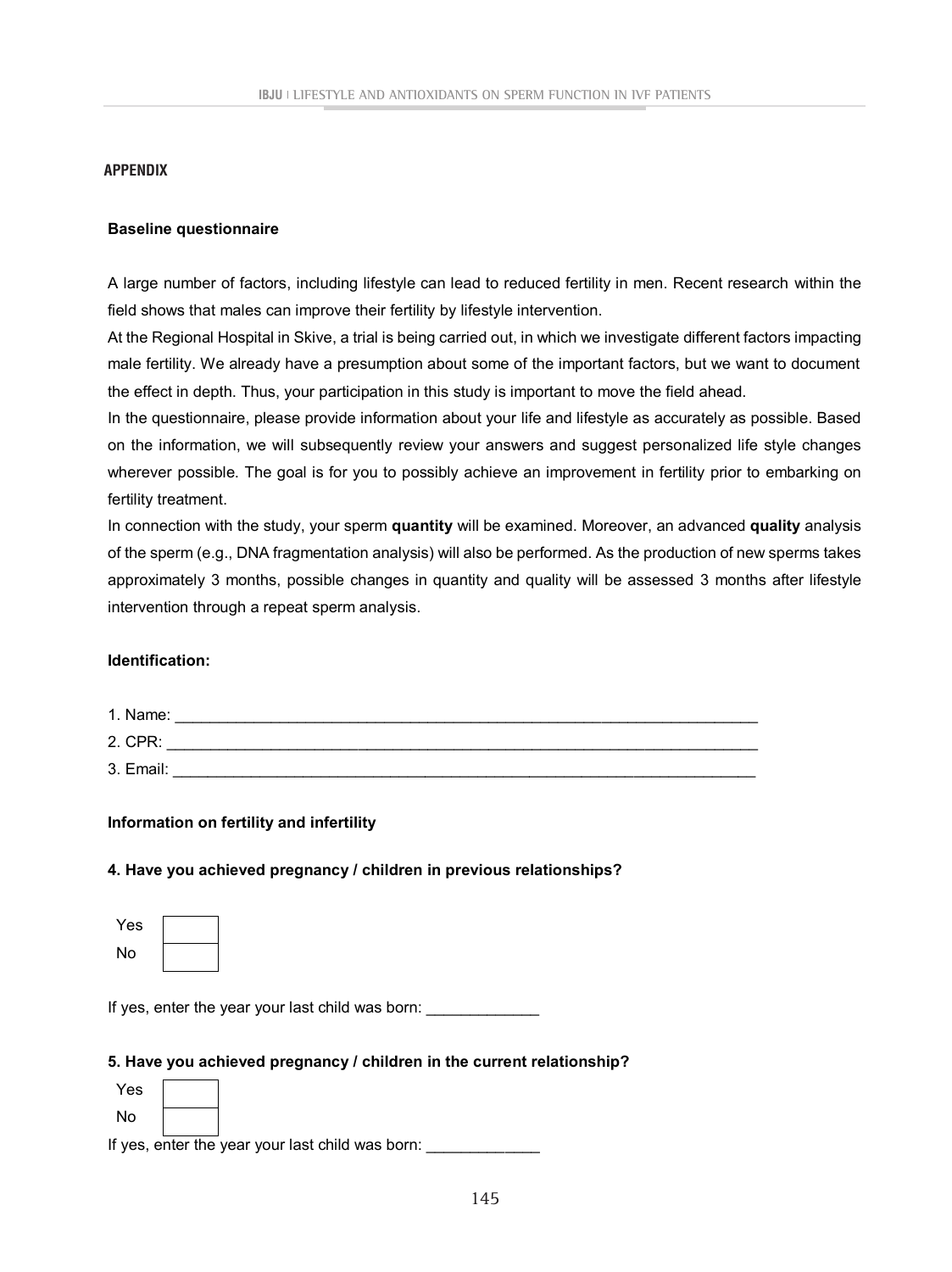# **Information about genetic disorders in you or your family**

# **6. Are you a carrier of a hereditary disease or a gene defect?**

| Yes |  |
|-----|--|
| No  |  |

If yes, state which hereditary disease and / or gene defect: \_\_\_\_\_\_\_\_\_\_\_\_\_\_\_\_\_\_\_\_

# **7. Is there anyone in your family who is a carrier of a hereditary disease or a gene defect?**

| Yes |  |
|-----|--|
| No  |  |

If so, state which hereditary disease or gene defect and who in the family has this disease:

# **Diseases and medication consumption**

\_\_\_\_\_\_\_\_\_\_\_\_\_\_\_\_\_\_\_\_\_\_\_\_\_\_\_\_\_\_\_\_\_\_\_\_\_\_\_\_\_\_\_

# **8. Have you previously been admitted to hospital or psychiatric ward for treatment?**

| Yes |  |
|-----|--|
| No  |  |

If yes, please state the following:

| Year | Name disease |
|------|--------------|
|      |              |
|      |              |
|      |              |
|      |              |
|      |              |

\_\_\_\_\_\_\_\_\_\_\_\_\_\_\_\_\_\_\_\_\_\_\_\_\_\_\_\_\_\_\_\_\_\_\_\_\_\_\_\_\_\_\_\_\_\_\_\_\_\_\_\_\_\_\_\_\_\_\_\_\_\_\_ \_\_\_\_\_\_\_\_\_\_\_\_\_\_\_\_\_\_\_\_\_\_\_\_\_\_\_\_\_\_\_\_\_\_\_\_\_\_\_\_\_\_\_\_\_\_\_\_\_\_\_\_\_\_\_\_\_\_\_\_\_\_\_

Possibly, Additional Information: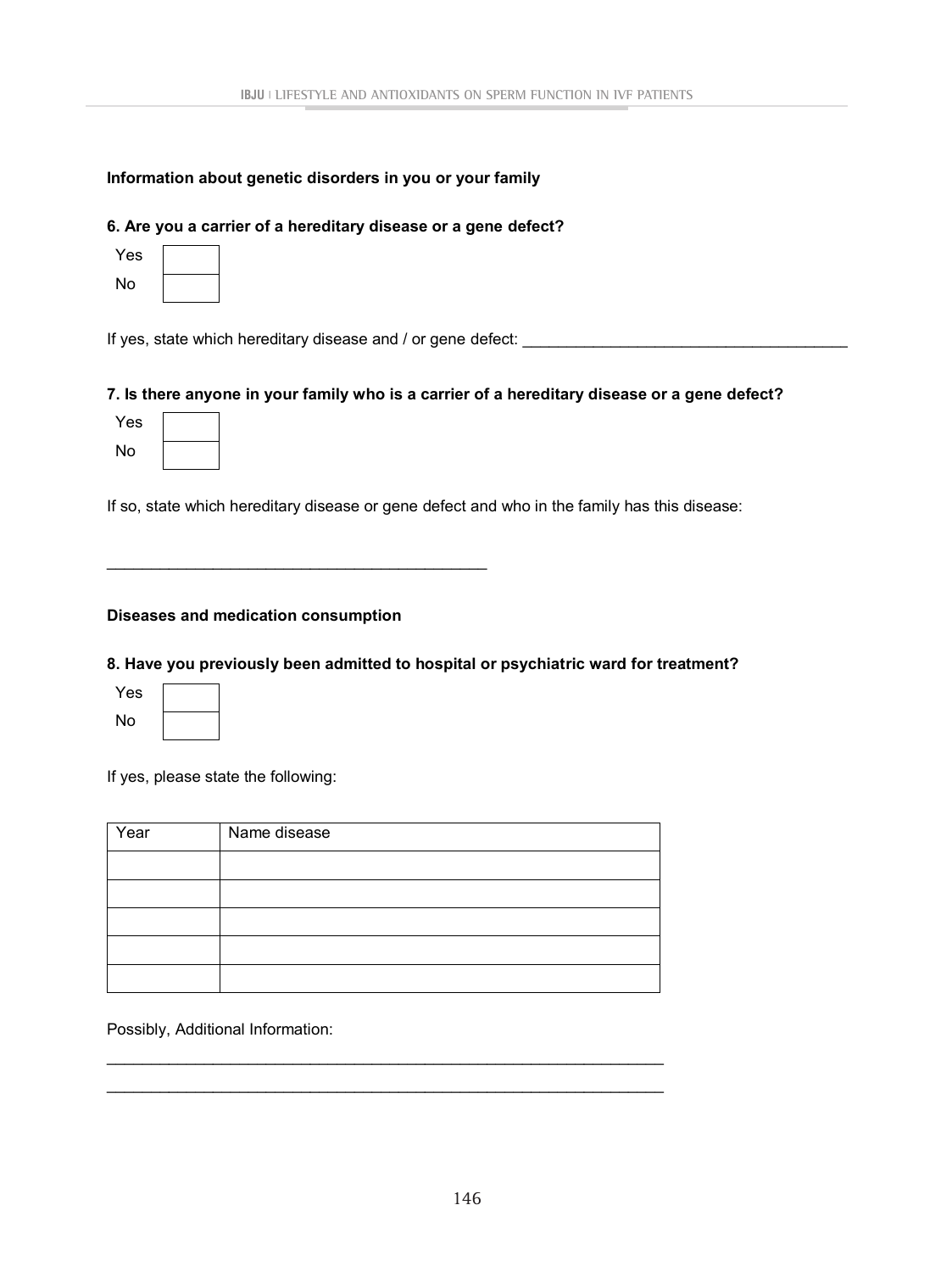#### **9. Do you take any kind of medicine?**

| Yes |  |
|-----|--|
| No  |  |

If yes, please state preparation/medicine, dose and against which disorder:

\_\_\_\_\_\_\_\_\_\_\_\_\_\_\_\_\_\_\_\_\_\_\_\_\_\_\_\_\_\_\_\_\_\_\_\_\_\_\_\_\_\_\_\_\_\_\_\_\_\_\_\_\_\_\_\_\_\_\_\_\_\_\_ \_\_\_\_\_\_\_\_\_\_\_\_\_\_\_\_\_\_\_\_\_\_\_\_\_\_\_\_\_\_\_\_\_\_\_\_\_\_\_\_\_\_\_\_\_\_\_\_\_\_\_\_\_\_\_\_\_\_\_\_\_\_\_ \_\_\_\_\_\_\_\_\_\_\_\_\_\_\_\_\_\_\_\_\_\_\_\_\_\_\_\_\_\_\_\_\_\_\_\_\_\_\_\_\_\_\_\_\_\_\_\_\_\_\_\_\_\_\_\_\_\_\_\_\_\_\_ \_\_\_\_\_\_\_\_\_\_\_\_\_\_\_\_\_\_\_\_\_\_\_\_\_\_\_\_\_\_\_\_\_\_\_\_\_\_\_\_\_\_\_\_\_\_\_\_\_\_\_\_\_\_\_\_\_\_\_\_\_\_\_ \_\_\_\_\_\_\_\_\_\_\_\_\_\_\_\_\_\_\_\_\_\_\_\_\_\_\_\_\_\_\_\_\_\_\_\_\_\_\_\_\_\_\_\_\_\_\_\_\_\_\_\_\_\_\_\_\_\_\_\_\_\_\_

|  |  |  |  | 10. Did you take any medication during the last 6 months? |  |  |  |  |
|--|--|--|--|-----------------------------------------------------------|--|--|--|--|
|--|--|--|--|-----------------------------------------------------------|--|--|--|--|

Yes No

If so, please indicate the preparation/medicine and for which illness:

\_\_\_\_\_\_\_\_\_\_\_\_\_\_\_\_\_\_\_\_\_\_\_\_\_\_\_\_\_\_\_\_\_\_\_\_\_\_\_\_\_\_\_\_\_\_\_\_\_\_\_\_\_\_\_\_\_\_\_\_\_\_\_ \_\_\_\_\_\_\_\_\_\_\_\_\_\_\_\_\_\_\_\_\_\_\_\_\_\_\_\_\_\_\_\_\_\_\_\_\_\_\_\_\_\_\_\_\_\_\_\_\_\_\_\_\_\_\_\_\_\_\_\_\_\_\_ \_\_\_\_\_\_\_\_\_\_\_\_\_\_\_\_\_\_\_\_\_\_\_\_\_\_\_\_\_\_\_\_\_\_\_\_\_\_\_\_\_\_\_\_\_\_\_\_\_\_\_\_\_\_\_\_\_\_\_\_\_\_\_ \_\_\_\_\_\_\_\_\_\_\_\_\_\_\_\_\_\_\_\_\_\_\_\_\_\_\_\_\_\_\_\_\_\_\_\_\_\_\_\_\_\_\_\_\_\_\_\_\_\_\_\_\_\_\_\_\_\_\_\_\_\_\_ \_\_\_\_\_\_\_\_\_\_\_\_\_\_\_\_\_\_\_\_\_\_\_\_\_\_\_\_\_\_\_\_\_\_\_\_\_\_\_\_\_\_\_\_\_\_\_\_\_\_\_\_\_\_\_\_\_\_\_\_\_\_\_

\_\_\_\_\_\_\_\_\_\_\_\_\_\_\_\_\_\_\_\_\_\_\_\_\_\_\_\_\_\_\_\_\_\_\_\_\_\_\_\_\_\_\_\_\_\_\_\_\_\_\_\_\_\_\_\_\_\_\_\_\_\_\_ \_\_\_\_\_\_\_\_\_\_\_\_\_\_\_\_\_\_\_\_\_\_\_\_\_\_\_\_\_\_\_\_\_\_\_\_\_\_\_\_\_\_\_\_\_\_\_\_\_\_\_\_\_\_\_\_\_\_\_\_\_\_\_ \_\_\_\_\_\_\_\_\_\_\_\_\_\_\_\_\_\_\_\_\_\_\_\_\_\_\_\_\_\_\_\_\_\_\_\_\_\_\_\_\_\_\_\_\_\_\_\_\_\_\_\_\_\_\_\_\_\_\_\_\_\_\_ \_\_\_\_\_\_\_\_\_\_\_\_\_\_\_\_\_\_\_\_\_\_\_\_\_\_\_\_\_\_\_\_\_\_\_\_\_\_\_\_\_\_\_\_\_\_\_\_\_\_\_\_\_\_\_\_\_\_\_\_\_\_\_ \_\_\_\_\_\_\_\_\_\_\_\_\_\_\_\_\_\_\_\_\_\_\_\_\_\_\_\_\_\_\_\_\_\_\_\_\_\_\_\_\_\_\_\_\_\_\_\_\_\_\_\_\_\_\_\_\_\_\_\_\_\_\_

### **11. Are there any medications you cannot tolerate?**

Yes No

If yes, please indicate preparation/medicine:

# **12. Do you have malformations? (for example, were you born with both testicles in your scrotum?). All types of malformations must be mentioned:**

| Yes |  |
|-----|--|
| No  |  |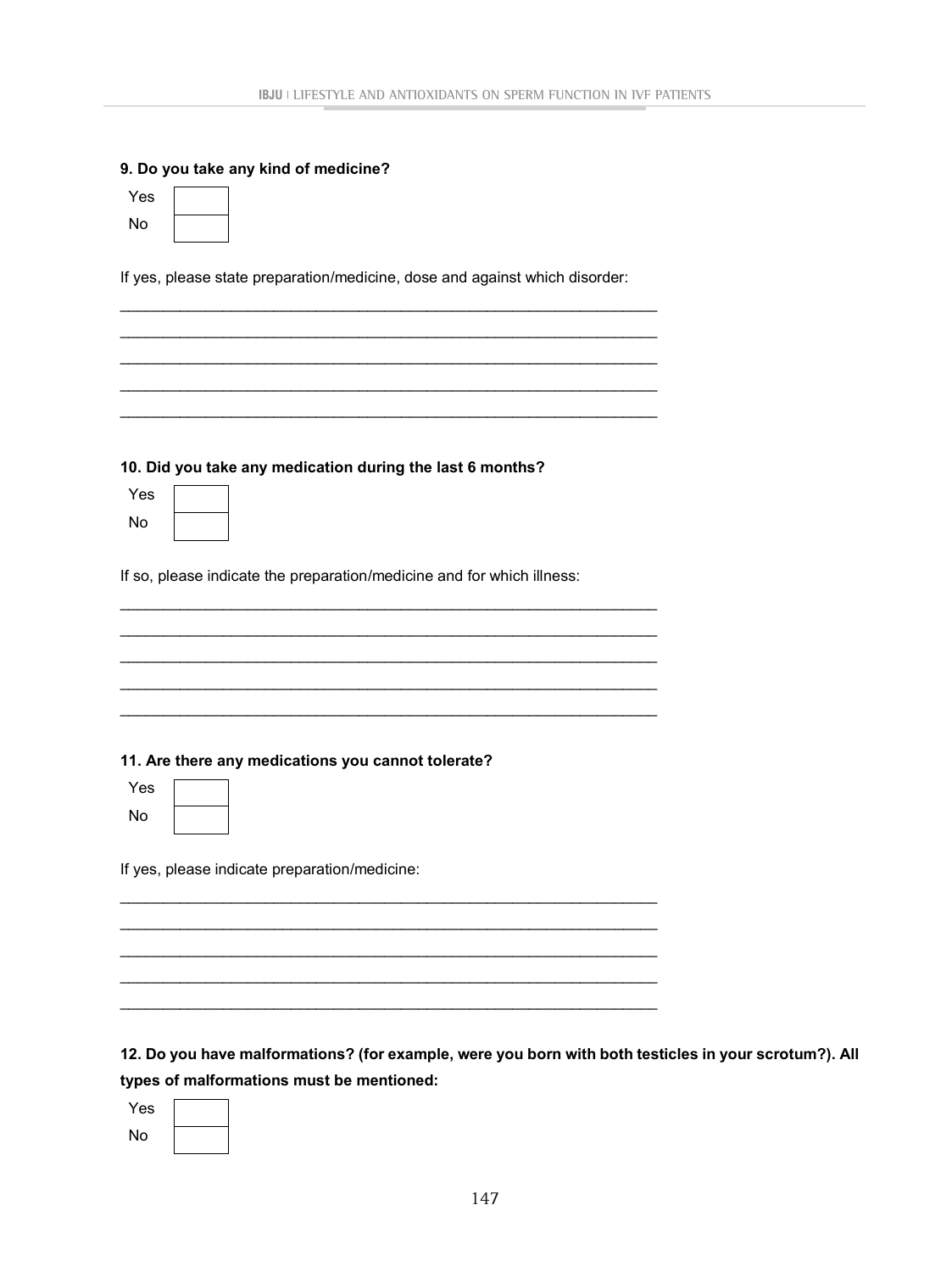|           | 13. Do you have or have you had varicose veins in your scrotum? (pouches, varicocele)                                                                                                                     |
|-----------|-----------------------------------------------------------------------------------------------------------------------------------------------------------------------------------------------------------|
| Yes       |                                                                                                                                                                                                           |
| No        |                                                                                                                                                                                                           |
|           |                                                                                                                                                                                                           |
|           | 14. If so, have you had surgery for varicose veins in the scrotum?                                                                                                                                        |
| Yes       |                                                                                                                                                                                                           |
| No        |                                                                                                                                                                                                           |
|           |                                                                                                                                                                                                           |
|           | 15. Have your testicles / scrotum at any time been exposed to an impact, injury, inflammation or alike?                                                                                                   |
| Yes       |                                                                                                                                                                                                           |
| No        |                                                                                                                                                                                                           |
|           |                                                                                                                                                                                                           |
| Yes<br>No | 16. Do you have any kind of chronic diseases? (eg: diabetes, high blood pressure or similar)<br>If so, which chronic disease (s): <u>container and the container and the container and the containing</u> |
|           |                                                                                                                                                                                                           |
|           |                                                                                                                                                                                                           |
|           |                                                                                                                                                                                                           |
|           |                                                                                                                                                                                                           |
|           | 17. Do you suffer from the following (put x in the correct answer for each disorder)?                                                                                                                     |
| Yes       |                                                                                                                                                                                                           |
| No        |                                                                                                                                                                                                           |
| Asthma    |                                                                                                                                                                                                           |
| Yes       |                                                                                                                                                                                                           |
| No        |                                                                                                                                                                                                           |
| Allergy   |                                                                                                                                                                                                           |
| Yes       |                                                                                                                                                                                                           |
| No        |                                                                                                                                                                                                           |
| Hay fever |                                                                                                                                                                                                           |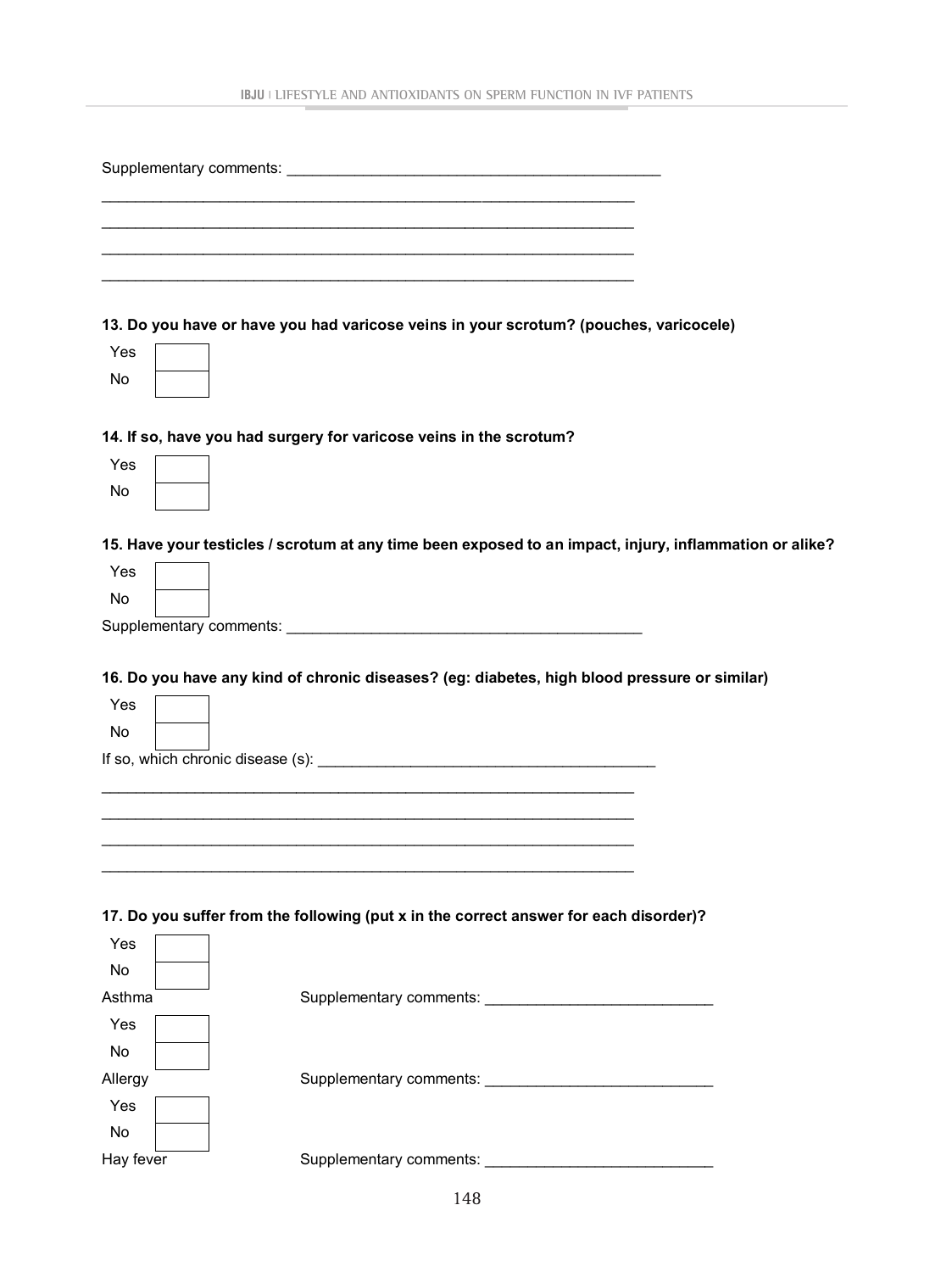### **18. Do you have problems with upset stomach, abdominal pain or flatulence?**

| Yes |  |
|-----|--|
| No  |  |

Do you suspect that consumption of specific foods cause these nuisances?:

\_\_\_\_\_\_\_\_\_\_\_\_\_\_\_\_\_\_\_\_\_\_\_\_\_\_\_\_\_\_\_\_\_\_\_\_\_\_\_\_\_\_\_\_\_\_\_\_\_\_\_\_\_\_\_\_\_\_\_\_\_\_\_ \_\_\_\_\_\_\_\_\_\_\_\_\_\_\_\_\_\_\_\_\_\_\_\_\_\_\_\_\_\_\_\_\_\_\_\_\_\_\_\_\_\_\_\_\_\_\_\_\_\_\_\_\_\_\_\_\_\_\_\_\_\_\_

 $Yes \sqcap Gluten$ 

Yes □ Milk

Yes □ Eggs

Yes □ What food types? \_\_\_\_\_\_\_\_\_\_\_\_\_\_\_\_\_\_\_\_\_\_\_\_\_\_\_\_\_\_\_\_\_\_\_\_\_\_\_\_\_\_\_\_

### **19. Have you had any type of cancer?**

| Y<br>es |  |
|---------|--|
| No      |  |

Which type of cancer: \_\_\_\_\_\_\_\_\_\_\_\_\_\_\_\_\_\_\_\_\_\_\_\_\_\_\_

|  |  | Year this cancer was discovered? |  |
|--|--|----------------------------------|--|
|  |  |                                  |  |

## **20. Did you receive chemotherapy or radiation to treat cancer?**

| Yes |  |
|-----|--|
| No  |  |

What type of chemotherapy / radiation? : \_\_\_\_\_\_\_\_\_\_\_\_\_\_\_\_\_\_\_\_\_\_\_\_\_\_\_\_\_\_\_\_\_\_\_\_\_\_\_\_\_\_\_

#### **21. Have you had any acute illnesses during the last 6 months?**

| Yes |                                                                                        |  |  |  |  |  |
|-----|----------------------------------------------------------------------------------------|--|--|--|--|--|
| No  |                                                                                        |  |  |  |  |  |
|     | Which disease/illness?:                                                                |  |  |  |  |  |
|     |                                                                                        |  |  |  |  |  |
|     |                                                                                        |  |  |  |  |  |
|     |                                                                                        |  |  |  |  |  |
|     |                                                                                        |  |  |  |  |  |
|     | 22. Have you had a fever above 38 ° C for more than 24 hours during the last 6 months? |  |  |  |  |  |
| Yes |                                                                                        |  |  |  |  |  |
| No  |                                                                                        |  |  |  |  |  |

**23. How many days of fever?** \_\_\_\_\_\_\_\_\_\_\_\_\_\_\_\_\_\_\_\_\_\_\_\_\_\_\_\_\_\_\_\_\_\_\_\_\_\_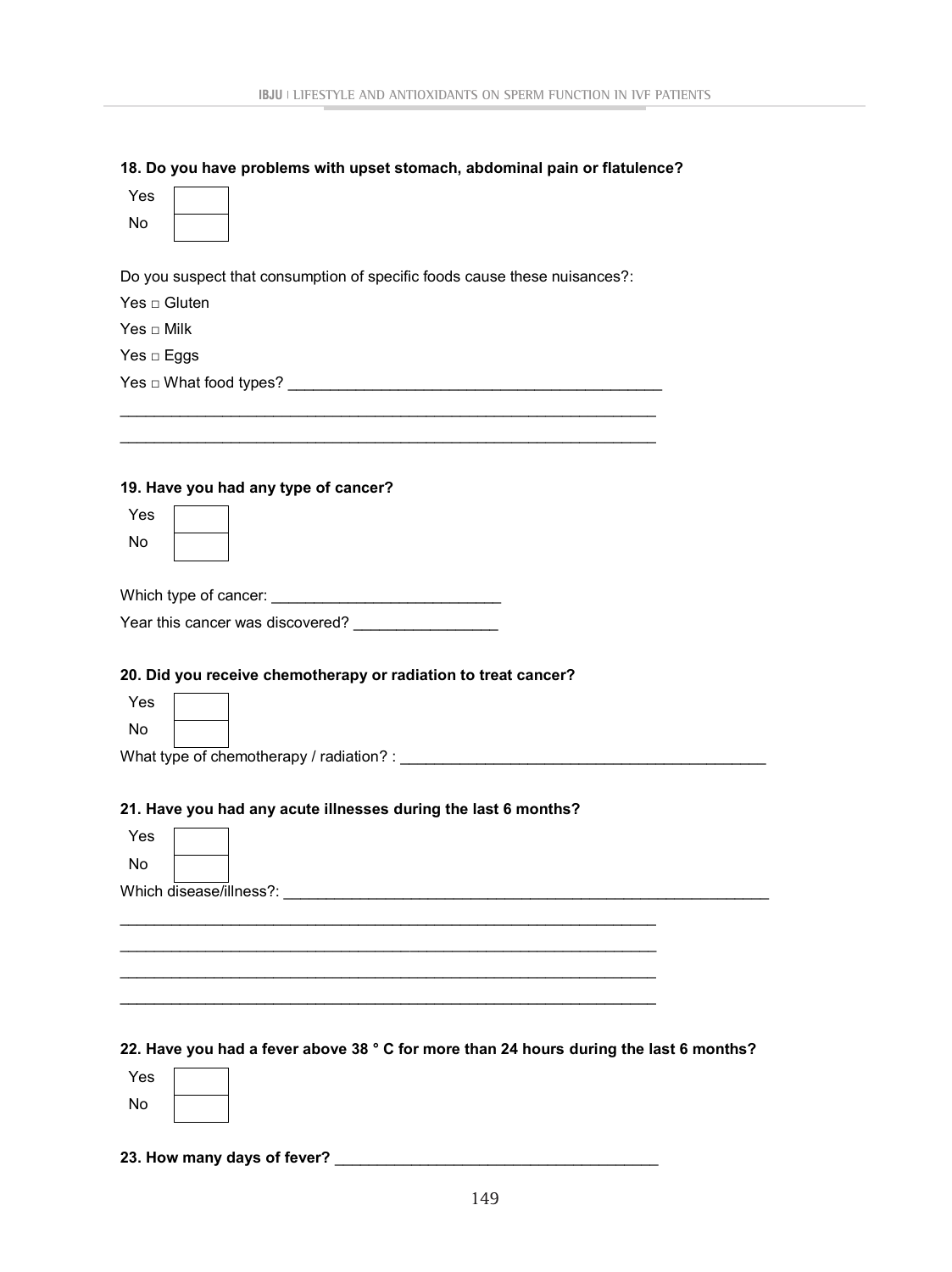### **24. Have you had mumps (parotiditis) as a child?**

| Yes |  |
|-----|--|
| No  |  |

**25. How old were you when you had mumps?** \_\_\_\_\_\_\_\_\_\_\_\_\_\_

## **26. Have you been vaccinated against mumps?**

| Yes |  |
|-----|--|
| No  |  |

**Information on general well-being**

**27. For each statement in the following form, please tick the option which comes closest to how you have felt during the last 2 weeks?**

| the<br><b>During</b><br>last 2 week | All the time | Most of the<br>time | A little more<br>than half | A little less<br>than half | A little of<br>the time | At no time |
|-------------------------------------|--------------|---------------------|----------------------------|----------------------------|-------------------------|------------|
|                                     |              |                     | the time                   | the time                   |                         |            |
| I have been                         |              |                     |                            |                            |                         |            |
| happy and in                        |              |                     |                            |                            |                         |            |
| good mood                           |              |                     |                            |                            |                         |            |
| I have                              |              |                     |                            |                            |                         |            |
| feltcalm and                        |              |                     |                            |                            |                         |            |
| relaxed                             |              |                     |                            |                            |                         |            |
| I have felt                         |              |                     |                            |                            |                         |            |
| active and                          |              |                     |                            |                            |                         |            |
| energetic                           |              |                     |                            |                            |                         |            |
| I woke up                           |              |                     |                            |                            |                         |            |
| fresh and                           |              |                     |                            |                            |                         |            |
| rested                              |              |                     |                            |                            |                         |            |
| my everyday                         |              |                     |                            |                            |                         |            |
| life has been                       |              |                     |                            |                            |                         |            |
| filledwith                          |              |                     |                            |                            |                         |            |
| things that                         |              |                     |                            |                            |                         |            |
| have                                |              |                     |                            |                            |                         |            |
| interestedme                        |              |                     |                            |                            |                         |            |

## **Information about diet, lifestyle, etc.**

### **28. Is your diet mixed or vegetarian?**

Answers include all types of meat (red meat, poultry, seafood, etc.)

- □ Vegetarian. I never eat meat.
- □ Mixed. I eat meat approx. 3 times a week.
- □ Mixed. I eat meat at least 6 times a week.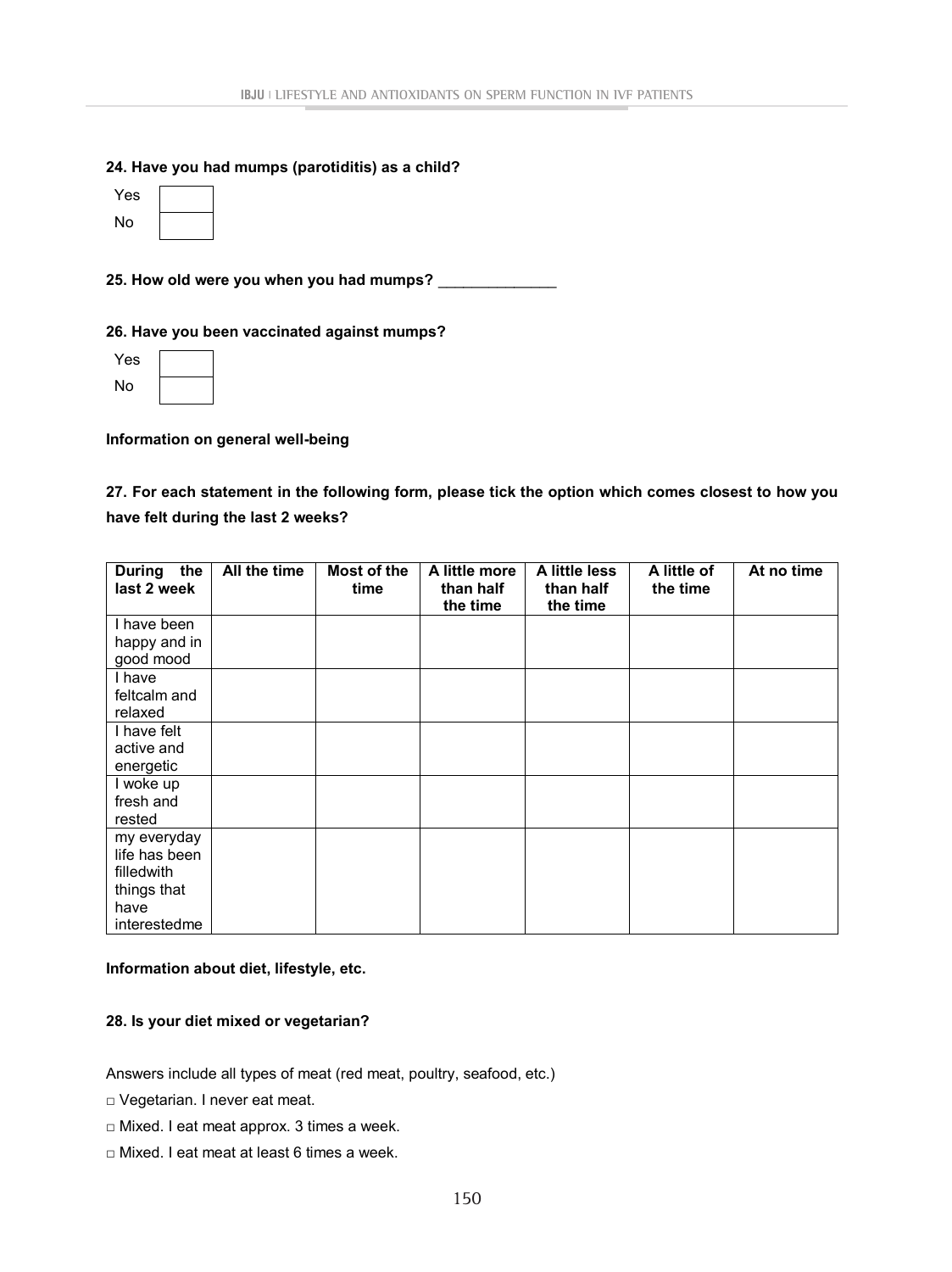|  |  |  |  |  | 29. Intake of meat from poultry. |
|--|--|--|--|--|----------------------------------|
|--|--|--|--|--|----------------------------------|

I eat poultry about \_\_\_\_\_\_ times a month.

### **30. Intake of meat from seafood.**

I eat seafood about **times per month.** 

#### **31.How much meat do you eat approximately per meal?**

□ I eat 100 grams or less

□ I eat about 250 grams

□ I eat 200 grams or more

#### **32. Do you take a multi-vitamin pill every day or other types of vitamin preparations?**

| Yes |  |
|-----|--|
| No  |  |

If yes, please indicate which preparation(s) and how long you have been taking it/(them:

| Number of months: |
|-------------------|
| Number of months: |
| Number of months: |
| Number of months: |
| Number of months: |
|                   |

### **33. Do you use dietary supplements - for example with protein?**

| es |  |
|----|--|
| Nο |  |

If yes, state preparation for how long you have been taking supplements (months):

| Preparation: | Number of months: |
|--------------|-------------------|
| Preparation: | Number of months: |
| Preparation: | Number of months: |
| Preparation: | Number of months: |
| Preparation: | Number of months: |

### **34. Do you prefer light or dark bread?**

□ I never eat dark bread

- □ I eat mostly light bread.
- □ I eat both light and dark bread.
- □ I eat mostly dark bread.
- □ I never eat light bread.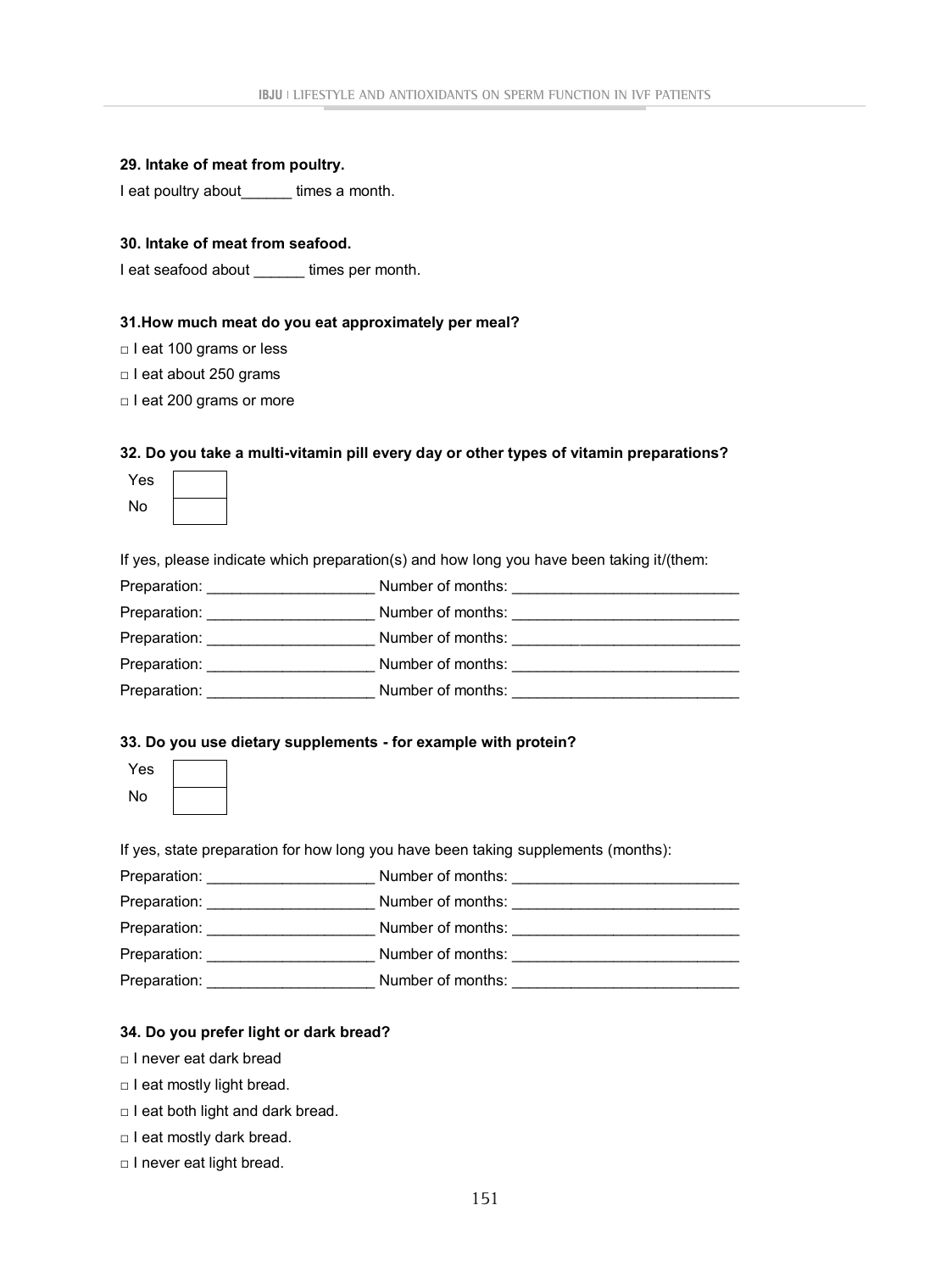### **35. How many times a day do you eat vegetables or fruit?**

Number of times per day:

(e.g. an apple, a carrot or other vegetables / fruit corresponding to about 100 grams (e.g. salad, etc.)).

## **36. How often do you drink coffee?**

- □ I do not drink coffee
- □ I rarely drink coffee
- □ I drink coffee once a day
- □ I drink coffee several times a day

**37. Approximate number of cups of coffee per day:** \_\_\_\_\_\_\_\_\_\_\_\_\_\_\_\_\_\_\_\_\_

## **38. How often do you drink tea?**

- □ I do not drink tea
- □ I rarely drink tea
- □ I drink tea once a day
- □ I drink tea several times a day

**39. Approximate number of cups of tea per day**: \_\_\_\_\_\_\_\_\_\_\_\_\_\_\_\_\_\_\_\_

**40. How often do you drink sugary soft drinks such as sodas, juices, energy drinks, juices and the like?**

- $\Box$  I rarely drink that kind of thing
- □ I drink it once a day
- □ I drink it several times a day.

**41. Approximate number of glasses per day:** \_\_\_\_\_\_\_\_\_\_\_\_\_\_\_\_\_\_\_

### **42. How often do you eat chocolate, cakes and sweets?**

- □ Very often (several times a day)
- □ Once a day.
- $\square$  Occasionally (3 times a week)
- □ Rarely (once a week)
- □ Never

# **43. Your height and weight**

| Weight | kg |
|--------|----|
| Height | cm |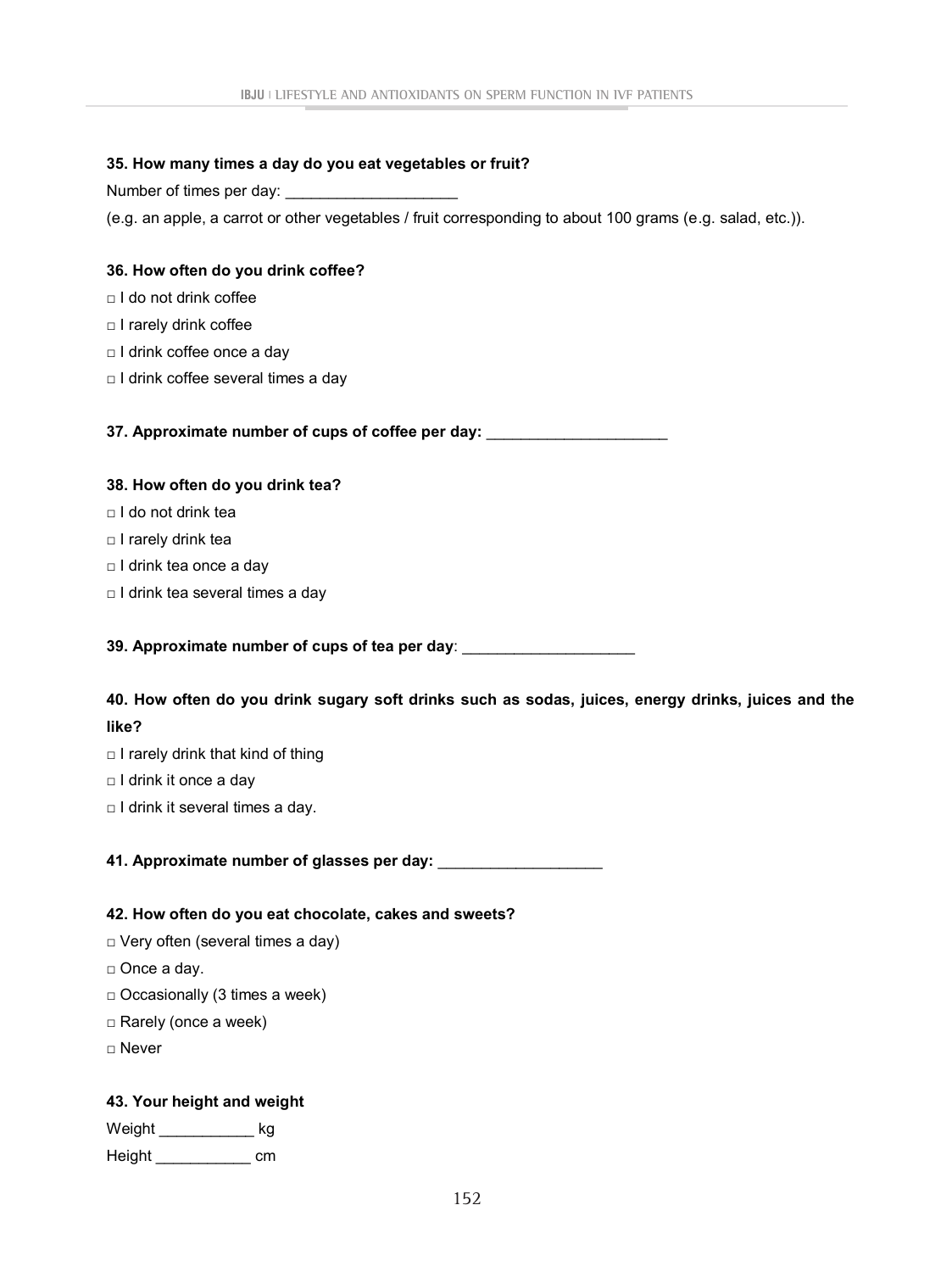### **44. How many items of alcohol do you drink per week?**

\_\_\_\_\_\_\_\_ items of beer.

\_\_\_\_\_\_\_\_ items of wine.

items of spirits.

Information for calculating the number of units:

1 regular beer = 1 item

1 strong beer = 1.5 items

1 glass of wine = 1 item

4 cl spirits = 1 item

1 "alco-pop" = 1.5 items (eg Barcardi Breezer)

## **45. Smoking habits:**

□ I have never smoked

□ I smoke about \_\_\_\_ cigarettes (or pipe tobacco) daily.

□ I smoke e-cigarettes.

□ I have stopped smoking.

# **46. When did you stop smoking?**

□ During the last 3 months.

 $\Box$  3 to 6 months ago.

 $\Box$  6 to 12 months ago.

□ Over 1 year ago.

| 47. I used to smoke about | cigarettes (or pipe tobacco) daily and have smoked for about |
|---------------------------|--------------------------------------------------------------|
| vears.                    |                                                              |

### **48. Do you use snus?**

□ I have never used snus

□ I have used snus about \_\_\_\_\_\_ times a day

□ I have stopped using snus

If you use snus, state which brand: \_\_\_\_\_\_\_ Number of months you have taken it: \_\_\_\_\_\_\_\_\_\_\_\_\_

**49. How many times a week do you exercise?** \_\_\_\_\_\_\_\_\_\_\_

**50. Approximate duration per time** \_\_\_\_\_\_\_\_\_\_\_ **min.**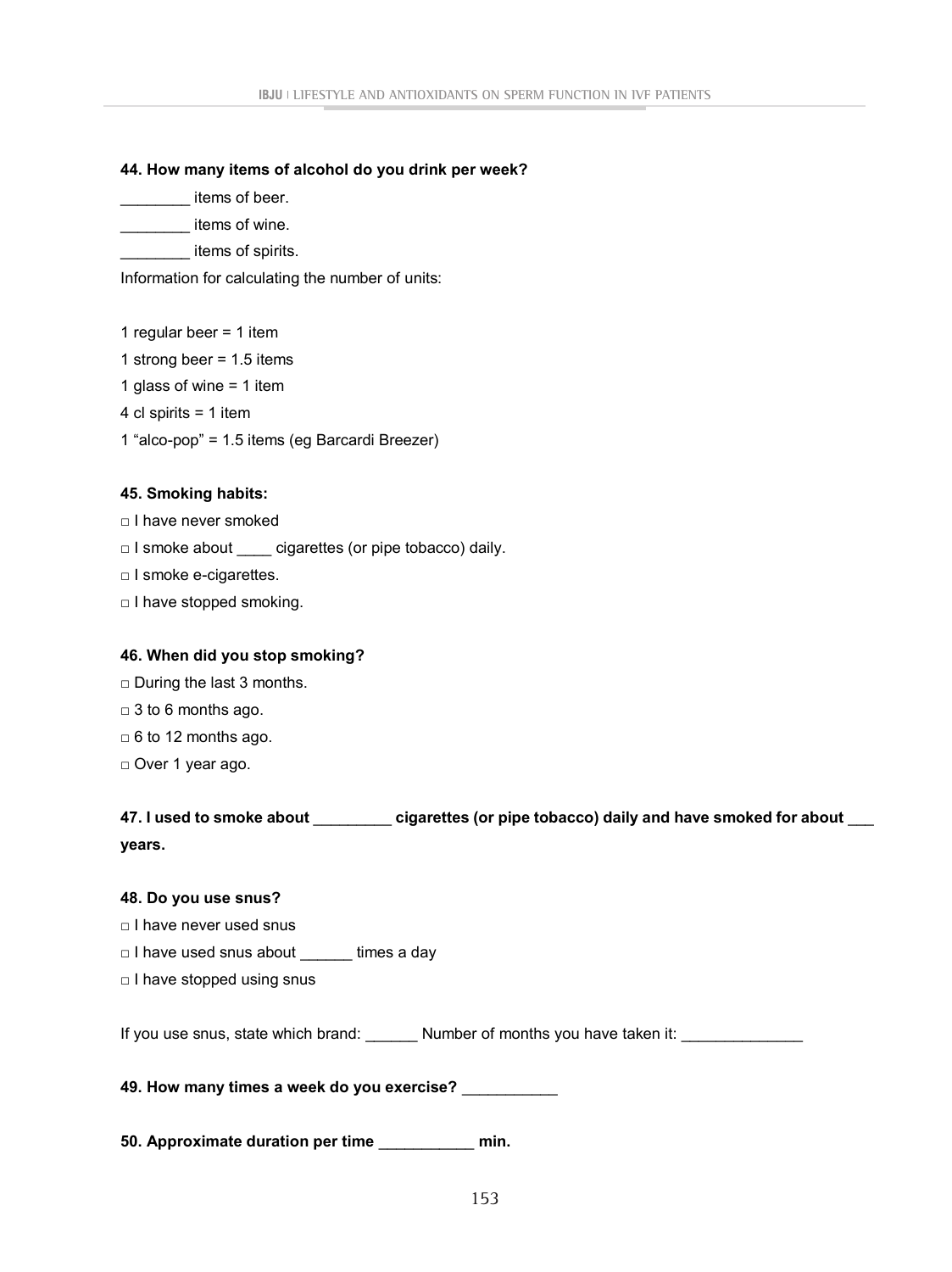### **51. How big a part of your training is cardio training (swimming, cycling, running, etc.)?**

 $\Box$  Approx. 0% (I only do yoga, strength training, etc.)

- $\Box$  Approx. 25%
- $\square$  Approx. 50%
- □ Approx. 75%.
- $\Box$  100%.

### **52. Did you ever used performance-enhancing drugs? (e.g. anabolic steroids)**

| Yes |  |
|-----|--|
| No  |  |

Specify preparation: \_\_\_\_\_\_\_\_\_\_\_\_\_\_\_\_\_\_\_\_\_\_\_\_\_\_\_\_\_\_\_\_\_\_\_

Number of months you took it:

#### **53. Do you consider yourself to be in good shape?**

- □ Yes
- $\sqcap$  No.
- □ Do not know

### **54. What type of bath do you take?**

- □ I always take a shower
- $\Box$  I occasionally use the bath or spa. (approx. once a month)
- □ I often use a bath or spa. (at least once a week).

#### **Work environment**

**55. What is your position / profession?** \_\_\_\_\_\_\_\_\_\_\_\_\_\_\_\_\_\_\_\_\_\_\_\_\_\_\_\_\_\_\_\_\_\_

Which of the following descriptions apply to your work environment?

# **56. Does your job involve handling toxic substances such as chemicals and pesticides? (e.g.: hairdresser, farmer or similar)**

Yes No

Supplementary comments: \_\_\_\_\_\_\_\_\_\_\_\_\_\_\_\_\_\_\_\_\_\_\_\_\_\_\_\_\_\_\_\_\_\_\_\_\_\_\_\_\_\_\_\_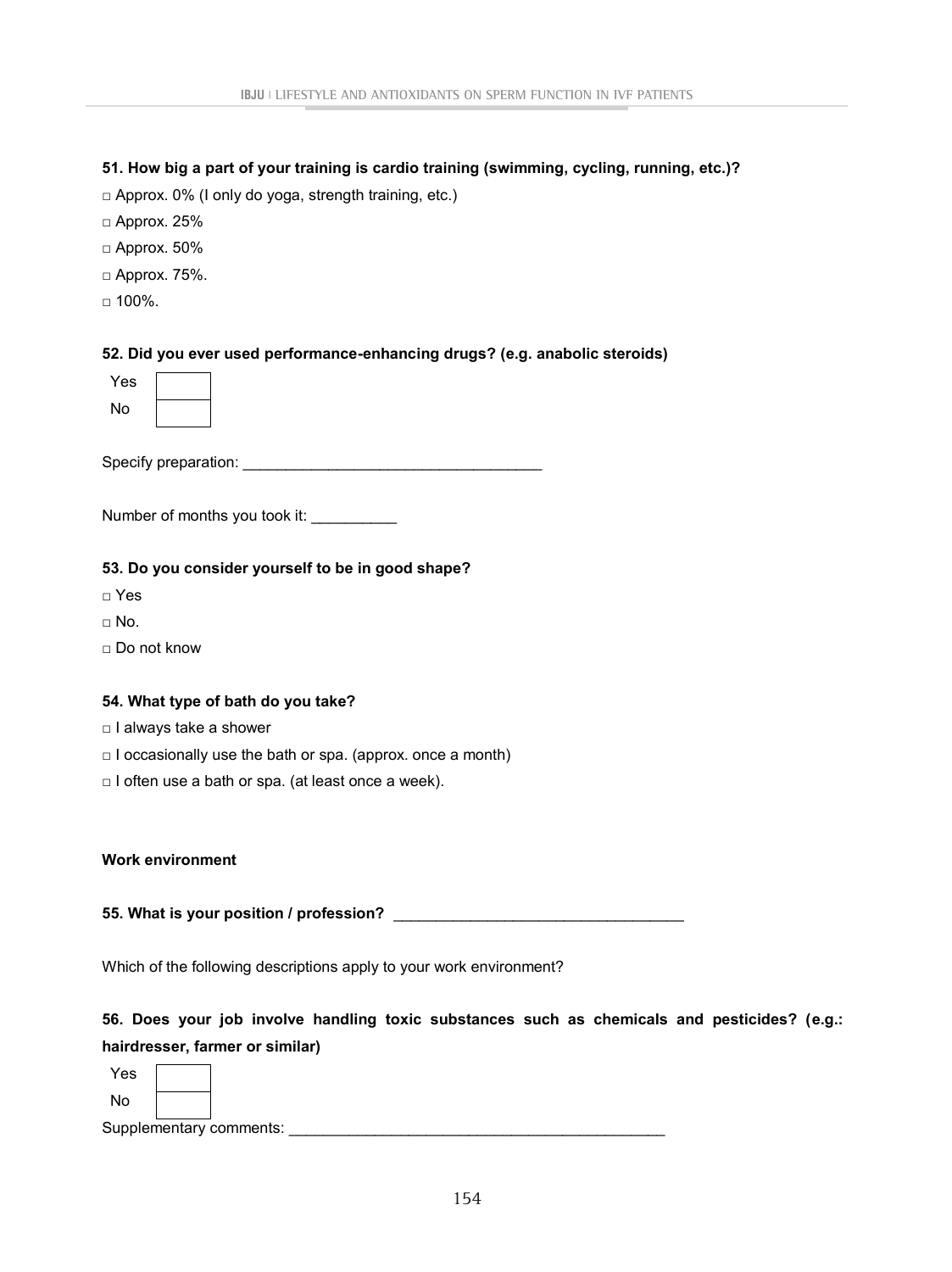| 57. Does your work involve a risk of metal intake? (e.g. welders, plumbers and the like) |  |
|------------------------------------------------------------------------------------------|--|
|------------------------------------------------------------------------------------------|--|

| Yes        |                                                                                                        |
|------------|--------------------------------------------------------------------------------------------------------|
| No         |                                                                                                        |
|            |                                                                                                        |
|            |                                                                                                        |
|            |                                                                                                        |
|            | 58. Does your job involve exposure to air pollution (e.g. exhaust fumes) or inhaling dust (for example |
|            | when cutting or grinding)?                                                                             |
| Yes        |                                                                                                        |
| No         |                                                                                                        |
|            |                                                                                                        |
|            |                                                                                                        |
|            |                                                                                                        |
|            | 59. Is your work stressful?                                                                            |
|            | $\Box$ Yes, to a greater extent                                                                        |
|            | □ Yes, to a lesser extent                                                                              |
|            | $\Box$ Yes, at times                                                                                   |
| $\Box$ No. |                                                                                                        |
|            |                                                                                                        |
|            | 60. Does your work take place in a warm environment? (for example: chef, baker and the like).          |
| Yes        |                                                                                                        |
| No         |                                                                                                        |
|            |                                                                                                        |
|            | Supplementary comments:                                                                                |

**61. Does your work involve wearing protective clothing/overalls that can increase your body temperature making you sweat often during light work? Please note whether this outfit also includes trousers, which can increase the temperature in the groin.**

□ Yes, I often sweat at work

□ Yes, the protective clothing also includes trousers

 $\Box$  No.

#### **62. Do you sit down for more than 4 hours a day? (eg: office work, driver).**

| Yes |  |
|-----|--|
| No  |  |

If yes, indicate the number of hours per day you sit down: \_\_\_\_\_\_\_\_\_\_\_\_\_\_\_\_\_\_\_\_\_